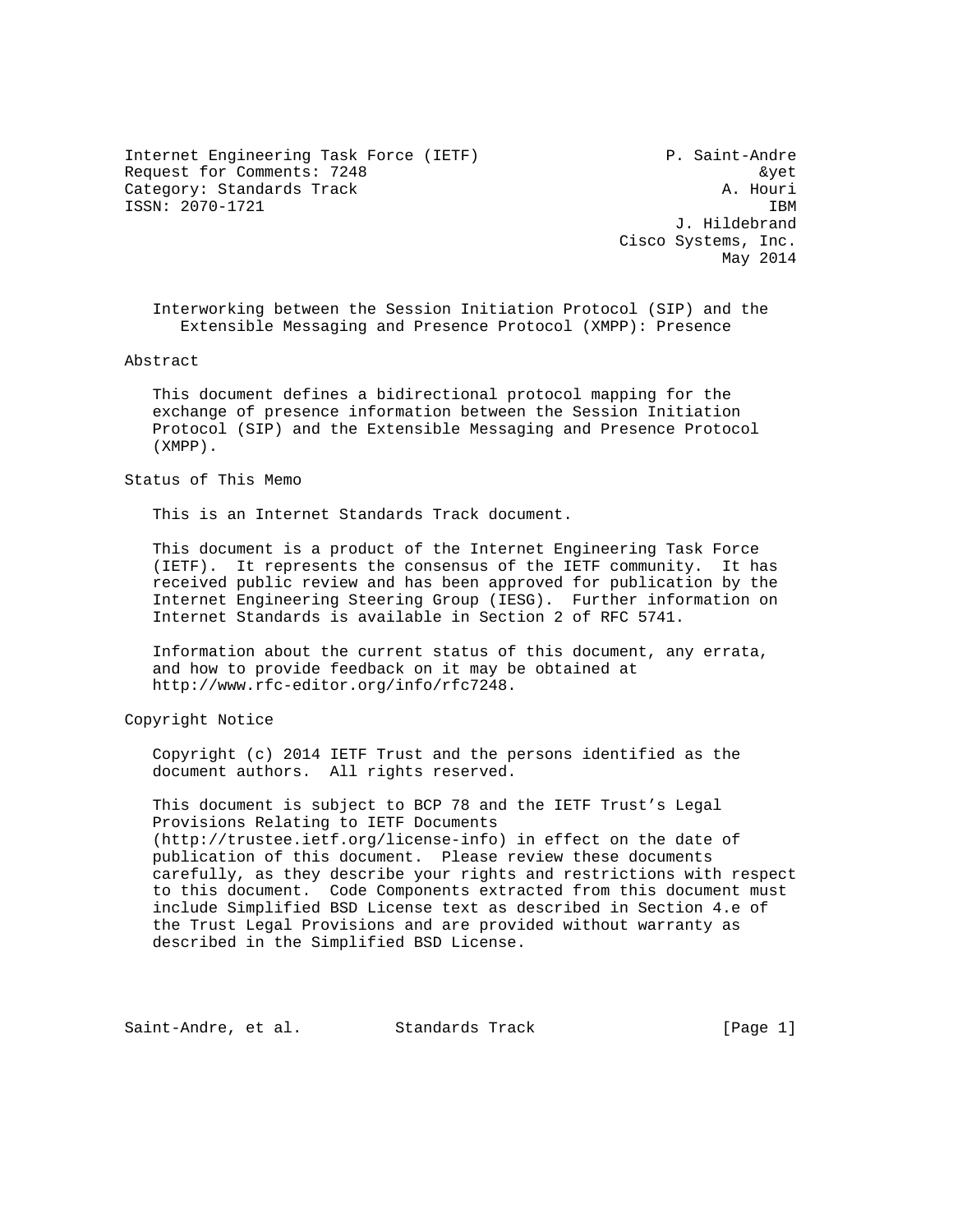| Table of Contents |  |
|-------------------|--|
|-------------------|--|

| 2. |                                                |
|----|------------------------------------------------|
|    |                                                |
|    | 4. Subscriptions to Presence Information 4     |
|    |                                                |
|    |                                                |
|    | 4.2.1. Establishing a Presence Subscription 5  |
|    |                                                |
|    | 4.2.3. Cancelling a Presence Subscription 10   |
|    |                                                |
|    | 4.3.1. Establishing a Presence Subscription 12 |
|    | 4.3.2. Refreshing a Presence Subscription 14   |
|    | $4.3.3.$ Cancelling a Presence Subscription 17 |
|    | 5. Notifications of Presence Information 17    |
|    |                                                |
|    |                                                |
|    |                                                |
|    | 6. Requests for Presence Information 24        |
|    |                                                |
|    |                                                |
|    |                                                |
|    |                                                |
|    |                                                |
|    |                                                |
|    |                                                |

### 1. Introduction

 In order to help ensure interworking between presence systems that conform to the instant message / presence requirements [RFC2779], it is important to clearly define protocol mappings between such systems. Within the IETF, work has proceeded on two presence technologies:

- o Various extensions to the Session Initiation Protocol ([RFC3261]) for presence, in particular [RFC3856]
- o The Extensible Messaging and Presence Protocol (XMPP), which consists of a formalization of the core XML streaming protocols developed originally by the Jabber open-source community; the relevant specifications are [RFC6120] for the XML streaming layer and [RFC6121] for basic presence and instant-messaging extensions

 One approach to helping ensure interworking between these protocols is to map each protocol to the abstract semantics described in [RFC3860]; although that is the approach taken by both [RFC3922] and

Saint-Andre, et al. Standards Track [Page 2]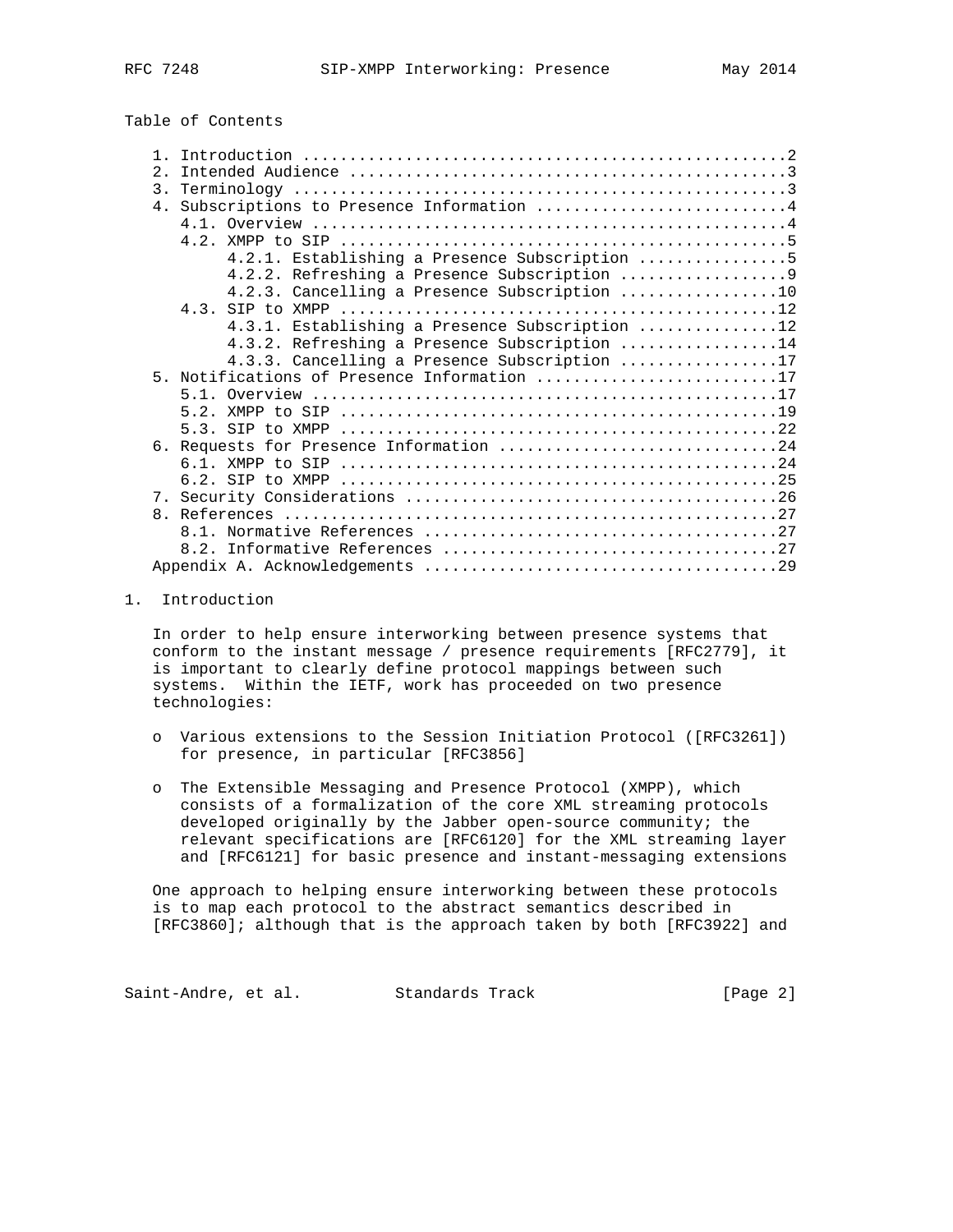[SIMPLE-CPIM-MAPPING], to the best of our knowledge that approach has never been implemented. The approach taken in this document is to directly map semantics from one protocol to another (i.e., from SIP/ SIMPLE (SIP for Instant Messaging and Presence Leveraging Extensions) to XMPP and vice versa), since that is how existing systems solve the interworking problem.

 The architectural assumptions underlying such direct mappings are provided in [RFC7247], including mapping of addresses and error conditions. The mappings specified in this document cover basic presence functionality. Mapping of more advanced functionality (e.g., so-called "rich presence") is out of scope for this document.

2. Intended Audience

 The documents in this series are intended for use by software developers who have an existing system based on one of these technologies (e.g., SIP) and would like to enable communication from that existing system to systems based on the other technology (e.g., XMPP). We assume that readers are familiar with the core specifications for both SIP [RFC3261] and XMPP [RFC6120], with the base document for this series [RFC7247], and with the following presence-related specifications:

- o "A Presence Event Package for the Session Initiation Protocol (SIP)" [RFC3856]
- o "Presence Information Data Format (PIDF)" [RFC3863]
- o "Extensible Messaging and Presence Protocol (XMPP): Instant Messaging and Presence" [RFC6121]
- o "SIP-Specific Event Notification" [RFC6665]
- 3. Terminology

 A number of terms used here (user, contact, subscription, notification, etc.) are explained in [RFC3261], [RFC3856], [RFC6120], and [RFC6121]. This document uses some, but not all, of the terms defined in the Model for Presence and Instant Messaging [RFC2778].

 In flow diagrams, SIP traffic is shown using arrows such as "\*\*\*>", whereas XMPP traffic is shown using arrows such as "...>".

 The key words "MUST", "MUST NOT", "REQUIRED", "SHALL", "SHALL NOT", "SHOULD", "SHOULD NOT", "RECOMMENDED", "NOT RECOMMENDED", "MAY", and "OPTIONAL" in this document are to be interpreted as described in [RFC2119].

Saint-Andre, et al. Standards Track [Page 3]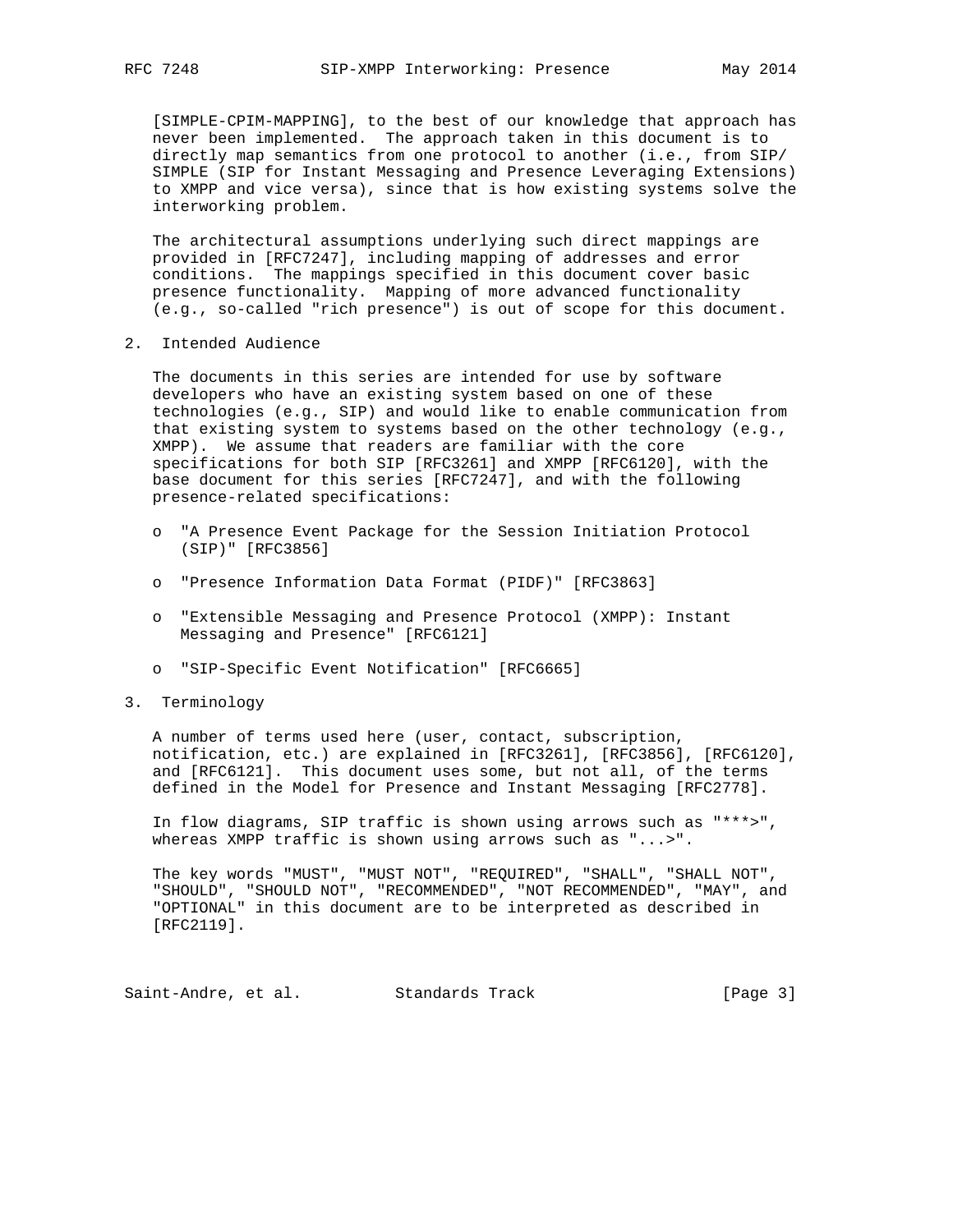4. Subscriptions to Presence Information

## 4.1. Overview

 Both XMPP and presence-aware SIP systems enable entities (often, but not necessarily, human users) to subscribe to the presence of other entities. XMPP presence subscriptions are specified in [RFC6121]. Presence subscriptions using a SIP event package for presence are specified in [RFC3856].

 As described in [RFC6121], XMPP presence subscriptions are managed using XMPP <presence/> stanzas of type "subscribe", "subscribed", "unsubscribe", and "unsubscribed". The main subscription states are:

- o "none" (neither the user nor the contact is subscribed to the other's presence information)
- o "from" (the user has a subscription from the contact)
- o "to" (the user has a subscription to the contact's presence information)
- o "both" (both user and contact are subscribed to each other's presence information)

 As described in [RFC3856], SIP presence subscriptions are managed through the use of SIP SUBSCRIBE events sent from a SIP user agent to an intended recipient who is most generally referenced by a Presence URI of the form <pres:user@domain> but who might be referenced by a SIP or SIPS (Session Initiation Protocol Secure) URI of the form <sip:user@domain> or <sips:user@domain>. In practice, 'pres' URIs are rarely used, which is why the examples in this document use 'sip' URIs.

 The subscription models underlying XMPP and SIP differ mainly in the fact that XMPP presence subscriptions are long-lived (indeed permanent if not explicitly cancelled, so that a subscription need never be refreshed during any given presence "session"), whereas SIP presence subscriptions are short-lived (the default time-to-live of a SIP presence subscription is 3600 seconds, as specified in Section 6.4 of [RFC3856], so that a subscription needs to be explicitly refreshed if it will have the appearance of being permanent or even of lasting as long as the duration of a presence "session"). This disparity has implications for the handling of subscription cancellations in either direction and, from the SIP side, subscription refreshes.

Saint-Andre, et al. Standards Track [Page 4]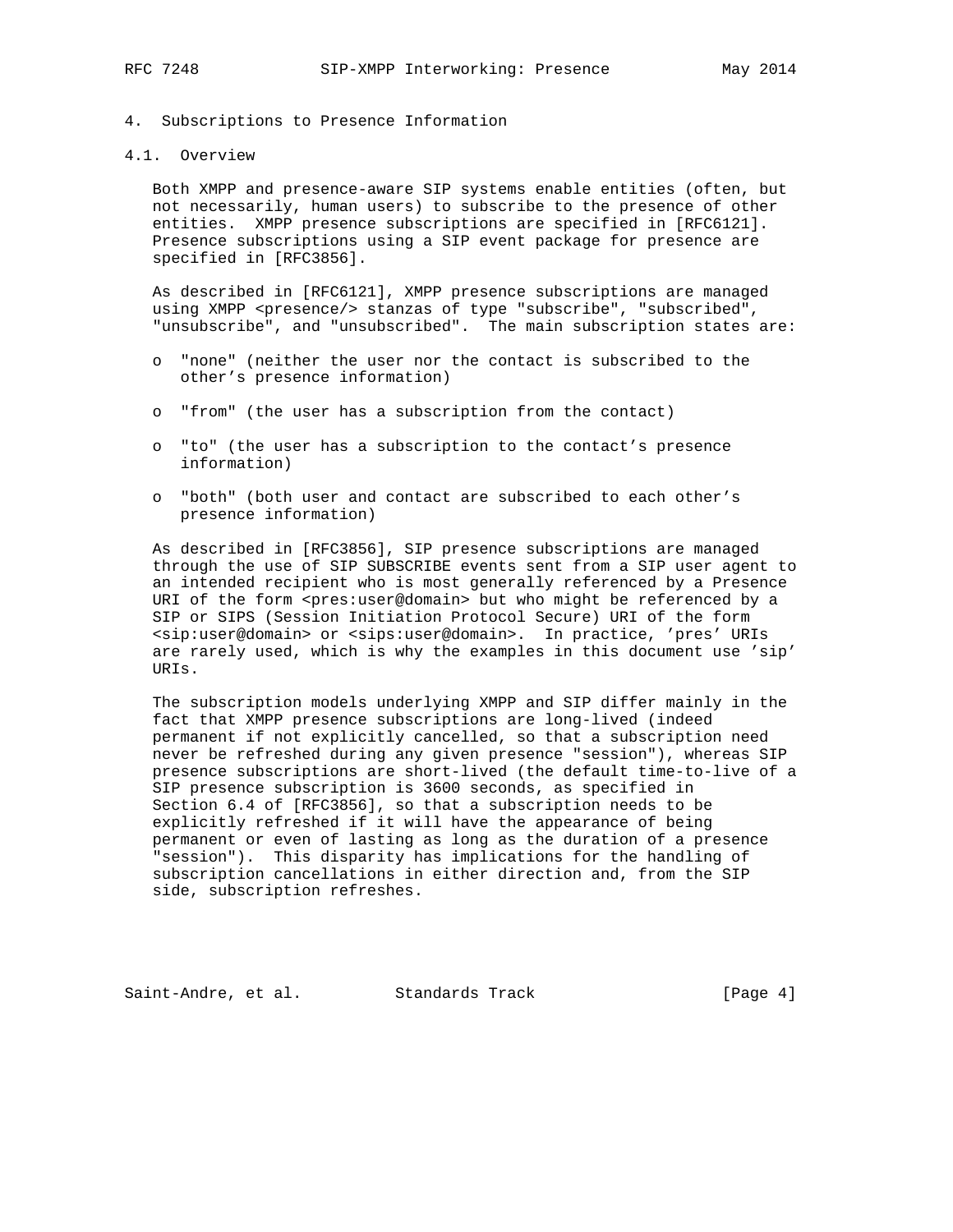# 4.2. XMPP to SIP

## 4.2.1. Establishing a Presence Subscription

 The following diagram illustrates the protocol flow for establishing a presence subscription from an XMPP user to a SIP user, as further explained in the text and examples after the diagram.

| XMPP                                                                                                  | XMPP                     | XMPP-to-SIP                                  | SIP-to-XMPP                                                                                                                                             | SIP                                                                                                                      | SIP  |
|-------------------------------------------------------------------------------------------------------|--------------------------|----------------------------------------------|---------------------------------------------------------------------------------------------------------------------------------------------------------|--------------------------------------------------------------------------------------------------------------------------|------|
| User                                                                                                  | Server                   | Gateway                                      | Gateway                                                                                                                                                 | Server                                                                                                                   | User |
| $(F1)$ XMPP<br>subscribe<br>. >                                                                       |                          | $(F2)$ XMPP<br>subscribe<br>. >              | (F3) SIP SUBSCRIBE<br>**************************<br>$(F6)$ SIP<br>200 OK<br>***********<br>$(F8)$ SIP<br>NOTIFY<br><***********<br>$(F9)$ SIP<br>200 OK | $(F4)$ SIP<br>SUBSCRIBE<br>**********><br>$(F5)$ SIP<br>200 OK<br>$*$ **********<br>(F7) SIP<br>NOTIFY<br>$*$ ********** |      |
| $(F13)$ XMPP<br>subscribed<br><<br>$(F14)$ XMPP<br>presence<br>$\langle \ldots \ldots \ldots \rangle$ | $\langle \ldots \rangle$ | (F11) XMPP subscribed<br>(F12) XMPP presence | ***********>                                                                                                                                            | $(F10)$ SIP<br>200 OK<br>********** >                                                                                    |      |

Saint-Andre, et al. Standards Track [Page 5]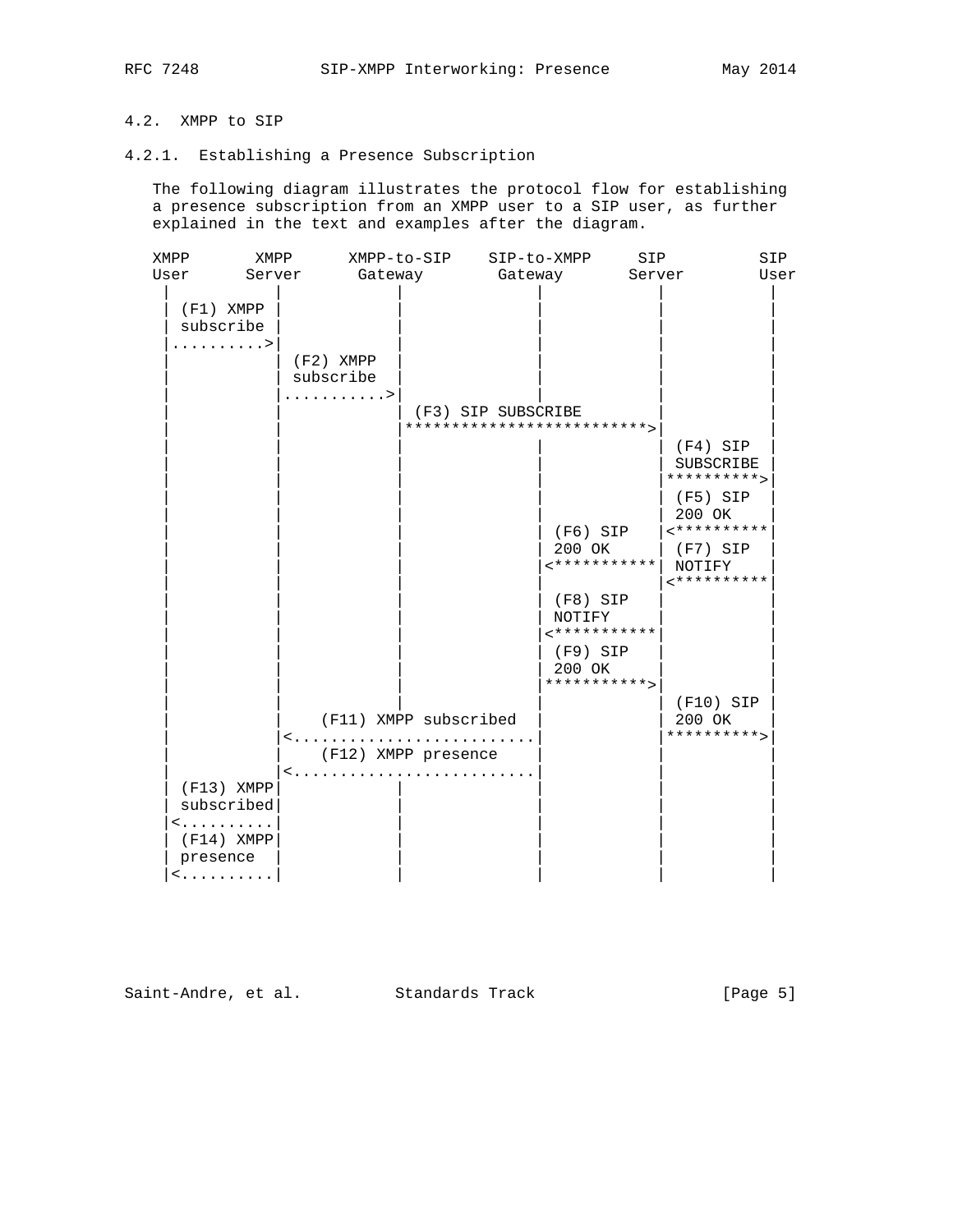An XMPP user (e.g., juliet@example.com) initiates a subscription by sending a subscription request to a contact (e.g., romeo@example.net), and the contact either accepts or declines the request. If the contact accepts the request, the user will have a subscription to the contact's presence information until (1) the user unsubscribes or (2) the contact cancels the subscription. The subscription request is encapsulated in a <presence/> stanza of type "subscribe":

Example 1: XMPP User Subscribes to SIP Contact (F1)

 | <presence from='juliet@example.com' | to='romeo@example.net' | type='subscribe'/>

 Upon receiving such a <presence/> stanza, the XMPP server to which Juliet has connected needs to determine the identity of the domainpart in the 'to' address, which it does by following the procedures explained in Section 5 of [RFC7247]. If the domain is a SIP domain, the XMPP server will hand off the <presence/> stanza to an associated XMPP-to-SIP gateway or connection manager that natively communicates with presence-aware SIP servers.

 The XMPP-to-SIP gateway is then responsible for translating the XMPP subscription request into a SIP SUBSCRIBE request addressed from the XMPP user to the SIP user:

Example 2: SIP Transformation of XMPP Subscription Request (F3)

 | SUBSCRIBE sip:romeo@example.net SIP/2.0 | Via: SIP/2.0/TCP x2s.example.com;branch=z9hG4bKna998sk | From: <sip:juliet@example.com>;tag=ffd2 | Call-ID: 5BCF940D-793D-43F8-8972-218F7F4EAA8C | Event: presence | Max-Forwards: 70 | CSeq: 123 SUBSCRIBE | Contact: <sip:x2s.example.com;transport=tcp> | Accept: application/pidf+xml | Expires: 3600 | Content-Length: 0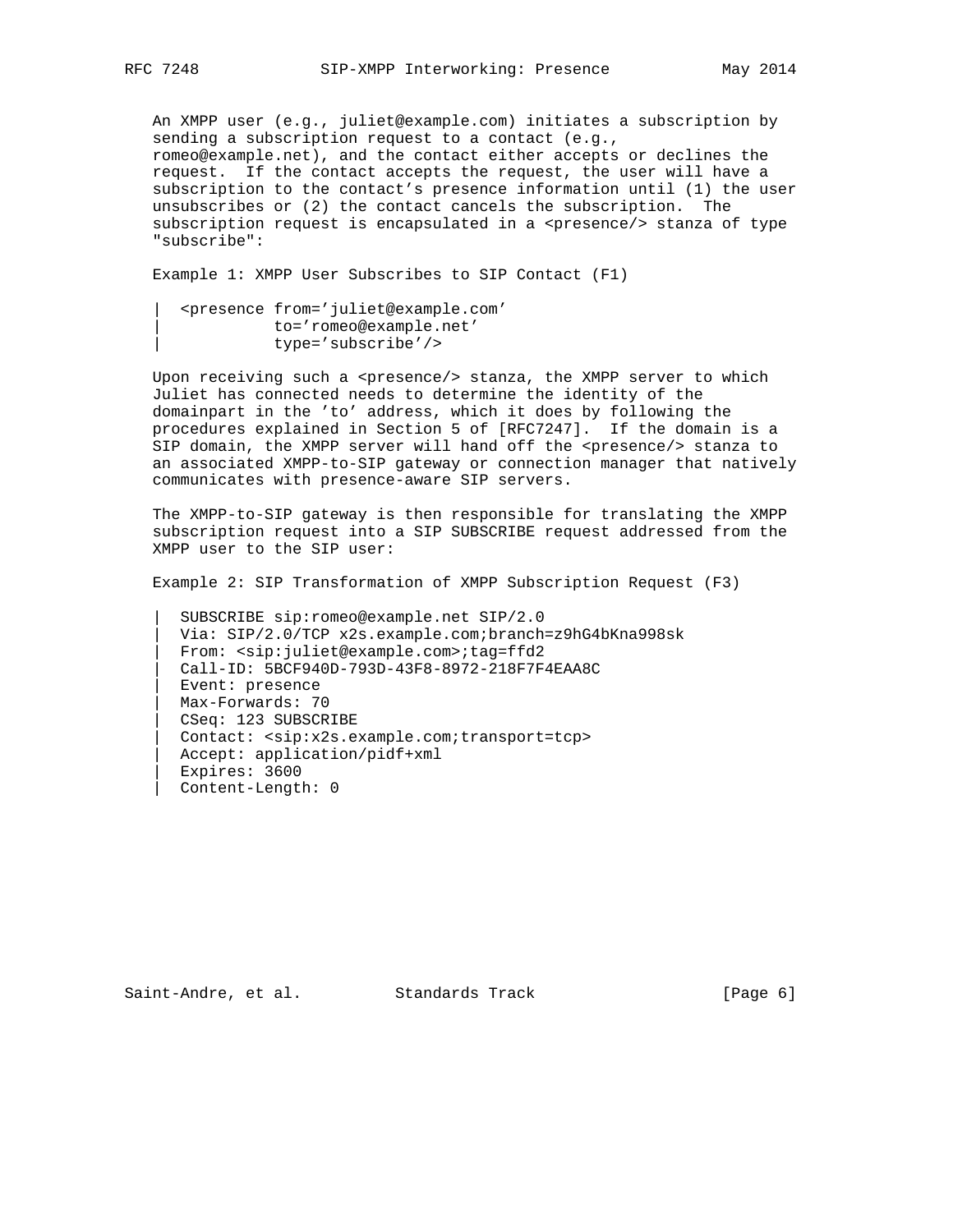Once the XMPP-to-SIP gateway has passed the SIP SUBSCRIBE off to the SIP server (via the SIP-to-XMPP gateway) and the SIP server has delivered the SIP SUBSCRIBE to the SIP user (F3 and F4; no example shown for F4), the SIP user would then send a response indicating acceptance of the subscription request:

Example 3: SIP Accepts Subscription Request (F6)

 | SIP/2.0 200 OK Via: SIP/2.0/TCP s2x.example.net;branch=z9hG4bKna998sk | From: <sip:romeo@example.net>;tag=ffd2 | To: <sip:juliet@example.com>;tag=j89d | Call-ID: 5BCF940D-793D-43F8-8972-218F7F4EAA8C | CSeq: 234 SUBSCRIBE | Contact: <sip:simple.example.net;transport=tcp> | Expires: 3600 | Content-Length: 0

 In accordance with [RFC6665], the XMPP-to-SIP gateway SHOULD consider the subscription state to be "neutral" until it receives a NOTIFY message. Therefore, the SIP user or SIP-to-XMPP gateway at the SIP user's domain SHOULD immediately send a NOTIFY message containing a Subscription-State header whose value contains the string "active" (see Section 5).

Saint-Andre, et al. Standards Track [Page 7]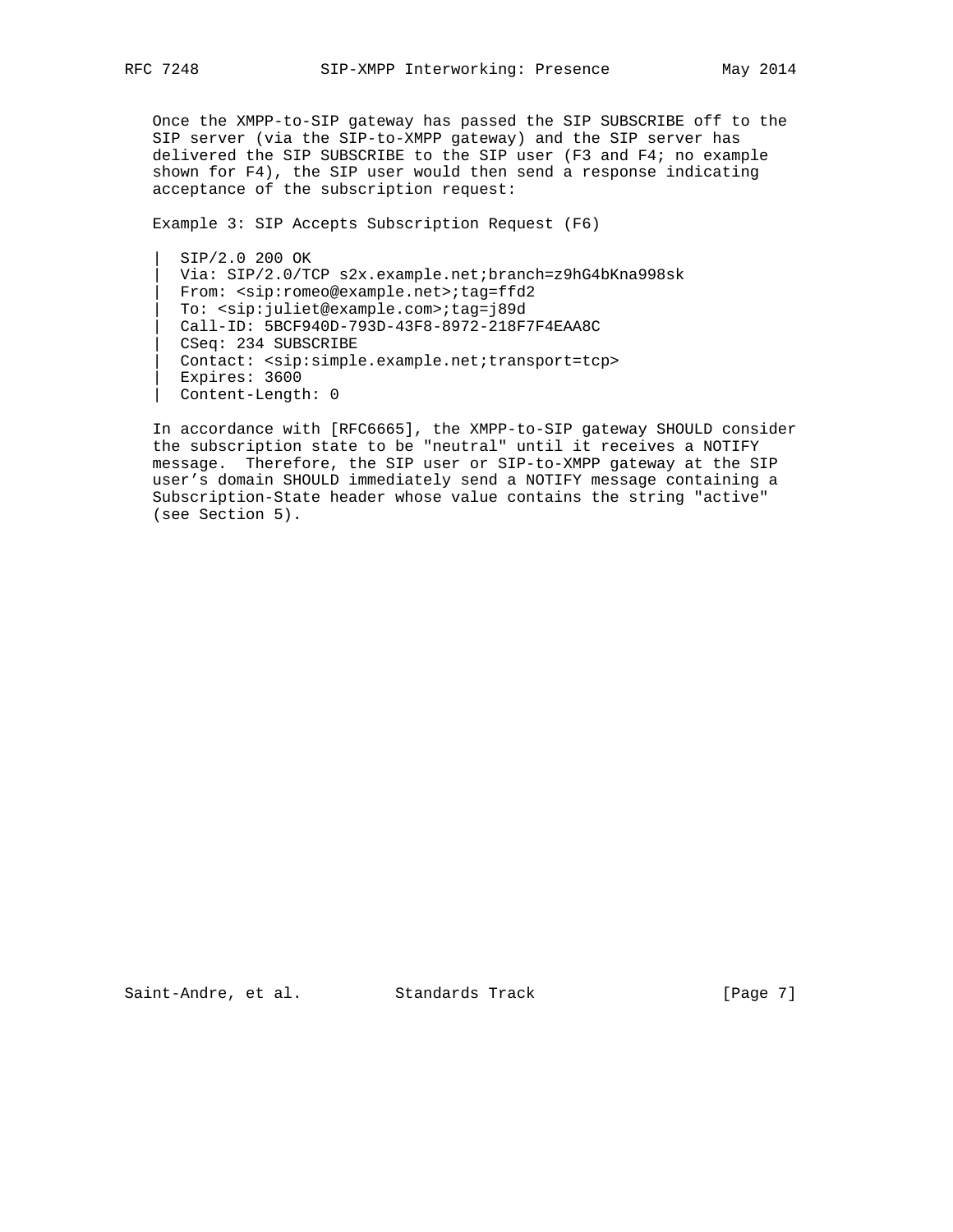```
 Example 4: SIP User Sends Presence Notification (F7)
```

```
 | NOTIFY sip:192.0.2.1 SIP/2.0
| Via: SIP/2.0/TCP simple.example.net;branch=z9hG4bKna998sk
| From: <sip:romeo@example.net>;tag=yt66
| To: <sip:juliet@example.com>;tag=bi54
| Call-ID: 5BCF940D-793D-43F8-8972-218F7F4EAA8C
| Event: presence
| Subscription-State: active;expires=499
| Max-Forwards: 70
| CSeq: 8775 NOTIFY
| Contact: <sip:simple.example.net;transport=tcp>
| Content-Type: application/pidf+xml
| Content-Length: 193
| <?xml version='1.0' encoding='UTF-8'?>
| <presence xmlns='urn:ietf:params:xml:ns:pidf'
          | entity='pres:romeo@example.net'>
  | <tuple id='ID-orchard'>
    | <status>
      | <basic>open</basic>
      | <show xmlns='jabber:client'>away</show>
    | </status>
  | </tuple>
```

```
 | </presence>
```
 In response, the presence-aware SIP-to-XMPP gateway would send a 200 OK to the SIP user (not shown here, since it is not translated into an XMPP stanza).

 Upon receiving the first NOTIFY with a subscription state of active, the XMPP-to-SIP gateway MUST generate a <presence/> stanza of type "subscribed":

Example 5: XMPP User Receives Acknowledgement from SIP Contact (F13)

```
 | <presence from='romeo@example.net'
         | to='juliet@example.com'
          | type='subscribed'/>
```
Saint-Andre, et al. Standards Track [Page 8]

|| ||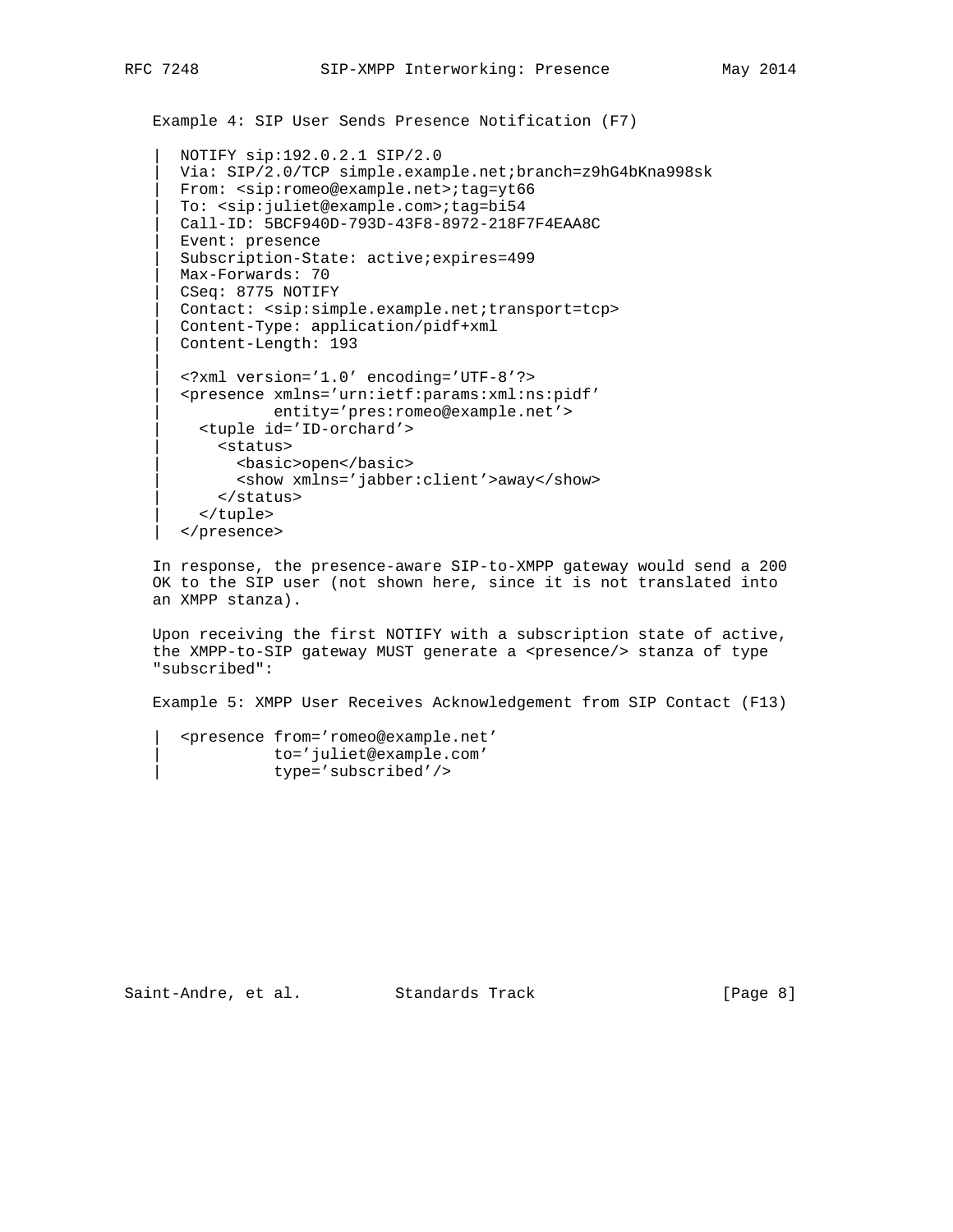As described in Section 5, the gateway MUST also generate a presence notification addressed to the XMPP user:

 Example 6: XMPP User Receives Presence Notification from SIP Contact (F14)

 | <presence from='romeo@example.net/orchard' | to='juliet@example.com'/>

## 4.2.2. Refreshing a Presence Subscription

 It is the responsibility of the XMPP-to-SIP gateway to set the value of the Expires header and to periodically renew the subscription on the SIP side of the gateway so that the subscription appears to be permanent to the XMPP user. For example, the XMPP-to-SIP gateway SHOULD send a new SUBSCRIBE request to the SIP user whenever the XMPP user initiates a presence session with the XMPP server by sending initial presence to its XMPP server. The XMPP-to-SIP gateway also SHOULD send a new SUBSCRIBE request to the SIP user whenever the SIP presence subscription is scheduled to expire during the XMPP user's active presence session.

 The rules regarding SIP SUBSCRIBE requests for the purpose of establishing and refreshing a presence subscription are provided in [RFC6665]. Those rules also apply to XMPP-to-SIP gateways. Furthermore, an XMPP-to-SIP gateway MUST consider the XMPP subscription to be permanently cancelled (and so inform the XMPP user) if it receives a SIP response of 403, 489, or 603. By contrast, it is appropriate to consider a SIP response of 423 or 481 to be a transient error and to maintain the long-lived XMPP presence subscription. [RFC6665] explains more detailed considerations about the handling of SIP responses in relation to subscription requests and refreshes.

 Finally, see the security considerations section (Section 7) of this document for important information and requirements regarding the security implications of subscription refreshes.

Saint-Andre, et al. Standards Track [Page 9]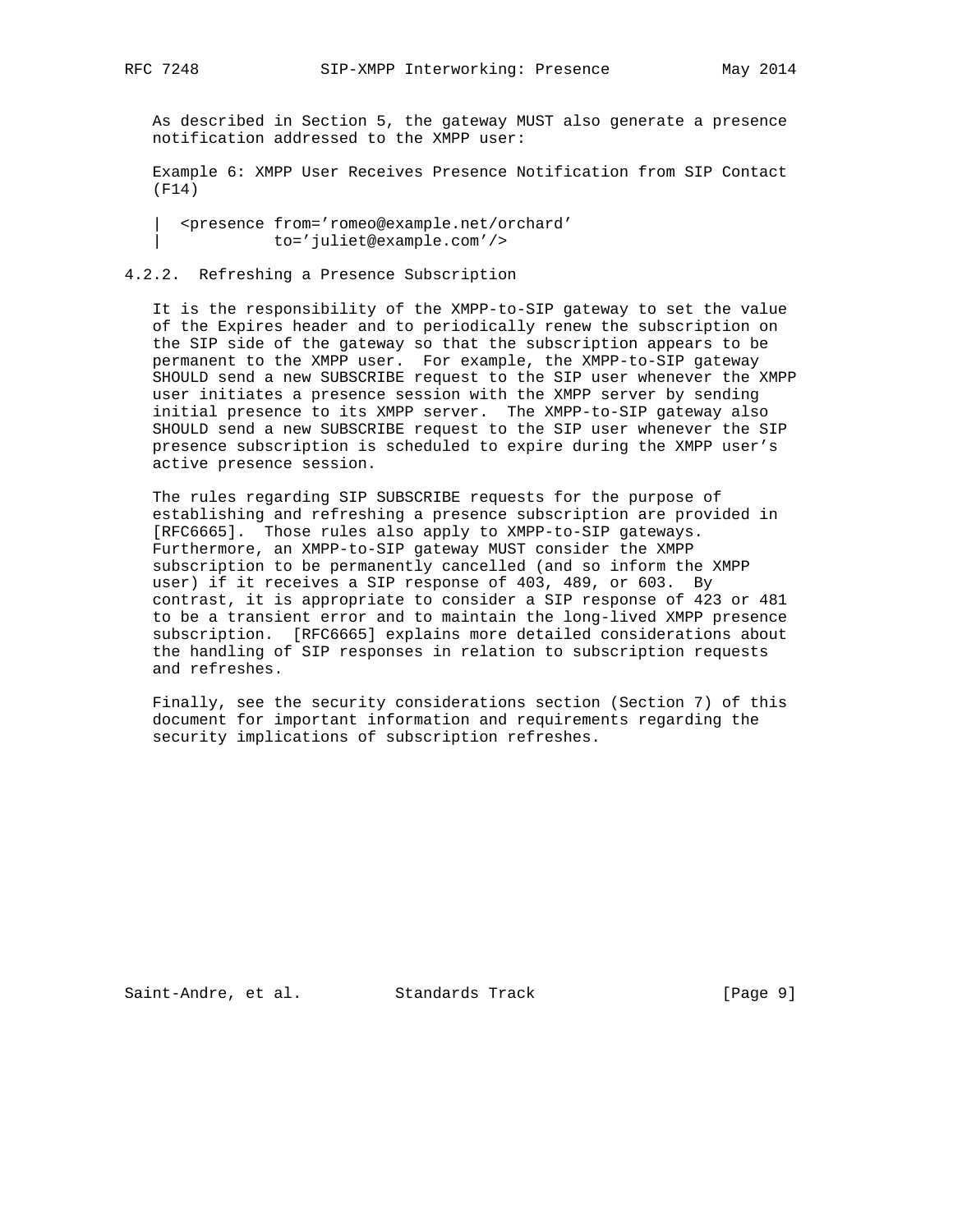# 4.2.3. Cancelling a Presence Subscription

 The following diagram illustrates the protocol flow for cancelling an XMPP user's presence subscription to a SIP user, as further explained in the text and examples after the diagram.

| XMPP                         | XMPP |              |             |                         | XMPP-to-SIP SIP-to-XMPP    |                                      | SIP    |                                                        | SIP  |
|------------------------------|------|--------------|-------------|-------------------------|----------------------------|--------------------------------------|--------|--------------------------------------------------------|------|
| User                         |      |              |             |                         | Server Gateway Gateway     |                                      | Server |                                                        | User |
| $(F15)$ XMPP<br>unsubscribe  |      |              |             |                         |                            |                                      |        |                                                        |      |
| . >                          |      | $(F16)$ XMPP | unsubscribe |                         |                            |                                      |        |                                                        |      |
|                              |      |              | . >         |                         |                            |                                      |        |                                                        |      |
|                              |      |              |             |                         | (F17) SIP SUBSCRIBE        |                                      |        |                                                        |      |
|                              |      |              |             | Expires: 0              |                            |                                      |        |                                                        |      |
|                              |      |              |             |                         | ************************** |                                      |        |                                                        |      |
|                              |      |              |             |                         |                            |                                      |        | $(F18)$ SIP<br>SUBSCRIBE<br>Expires: 0<br>********** > |      |
|                              |      |              |             |                         |                            |                                      |        | $(F19)$ SIP<br>200 OK<br>**********                    |      |
|                              |      |              |             |                         |                            | $(F20)$ SIP<br>200 OK<br>*********** |        |                                                        |      |
|                              |      |              |             | (F21) XMPP unsubscribed |                            |                                      |        |                                                        |      |
| $(F22)$ XMPP<br>unsubscribed |      | $\leq$ .     |             |                         |                            |                                      |        |                                                        |      |
| $\leq$ .                     |      |              |             |                         |                            |                                      |        |                                                        |      |
|                              |      |              |             |                         |                            |                                      |        |                                                        |      |

 At any time after subscribing, the XMPP user can unsubscribe from the contact's presence. This is done by sending a <presence/> stanza of type "unsubscribe":

Example 7: XMPP User Unsubscribes from SIP Contact (F15)

 | <presence from='juliet@example.com' | to='romeo@example.net' | type='unsubscribe'/>

Saint-Andre, et al. Standards Track [Page 10]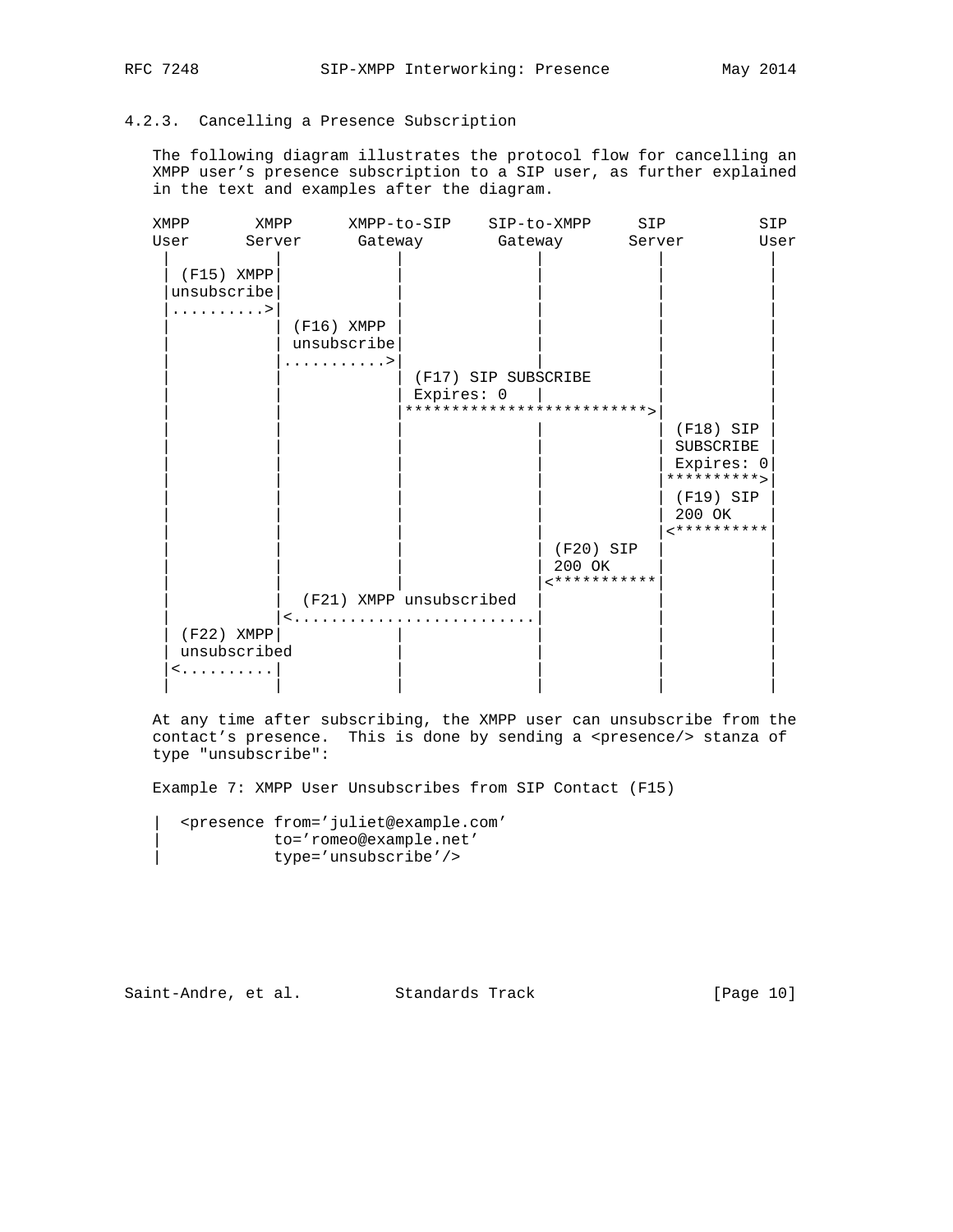The XMPP-to-SIP gateway is responsible for translating the unsubscribe command into a SIP SUBSCRIBE request with the Expires header set to a value of zero:

Example 8: SIP Transformation of XMPP Unsubscribe (F17)

 | SUBSCRIBE sip:romeo@example.net SIP/2.0 | Via: SIP/2.0/TCP s2x.example.net;branch=z9hG4bKna998sk | From: <sip:juliet@example.com>;tag=j89d | Call-ID: 9D9F00DF-FCA9-4E7E-B970-80B638D5218A | Event: presence | Max-Forwards: 70 | CSeq: 789 SUBSCRIBE | Contact: <sip:x2s.example.com;transport=tcp> | Accept: application/pidf+xml | Expires: 0 | Content-Length: 0

 Upon sending the transformed unsubscribe, the XMPP-to-SIP gateway SHOULD send a <presence/> stanza of type "unsubscribed" addressed to the XMPP user:

Example 9: XMPP User Receives Unsubscribed Notification (F22)

 | <presence from='romeo@example.net' | to='juliet@example.com' | type='unsubscribed'/>

Saint-Andre, et al. Standards Track [Page 11]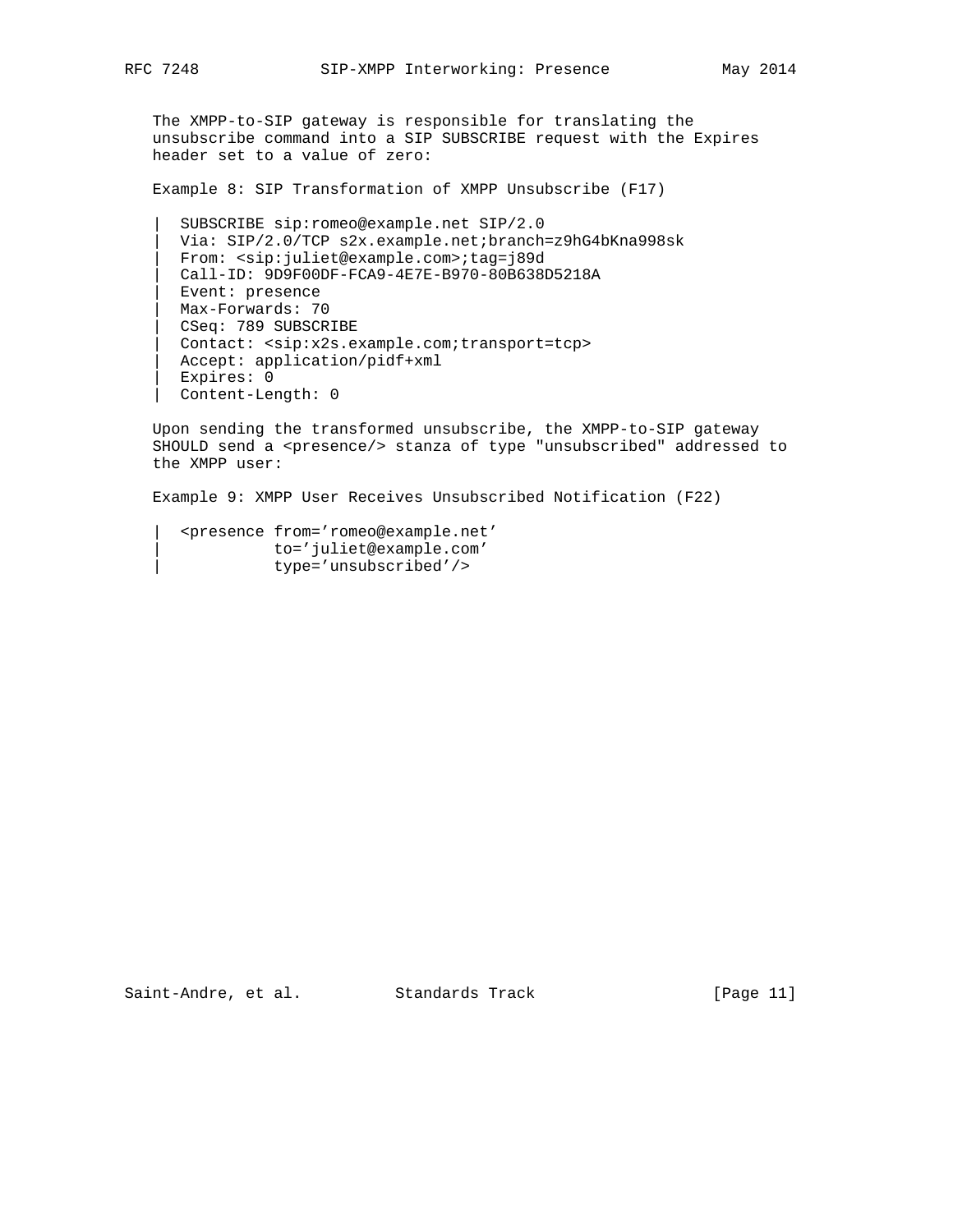# 4.3. SIP to XMPP

## 4.3.1. Establishing a Presence Subscription

 The following diagram illustrates the protocol flow for establishing a presence subscription from a SIP user to an XMPP user, as further explained in the text and examples after the diagram.

| SIP<br>SIP                                      |                                                  | SIP-to-XMPP XMPP-to-SIP |                                      | XMPP   |                                                                        | XMPP |
|-------------------------------------------------|--------------------------------------------------|-------------------------|--------------------------------------|--------|------------------------------------------------------------------------|------|
| User<br>Server                                  | Gateway                                          |                         | Gateway                              | Server |                                                                        | User |
| $(F23)$ SIP<br><b>SUBSCRIBE</b><br>********** > |                                                  |                         |                                      |        |                                                                        |      |
|                                                 | $(F24)$ SIP<br><b>SUBSCRIBE</b><br>*********** > |                         |                                      |        |                                                                        |      |
|                                                 |                                                  | (F25) XMPP subscribe    |                                      |        |                                                                        |      |
|                                                 |                                                  |                         | $(F28)$ XMPP<br>subscribed<br>$\leq$ |        | (F26) XMPP<br>subscribe<br>. ><br>(F27) XMPP<br>subscribed<br>$\leq$ . |      |
|                                                 | (F29) SIP 200 OK                                 |                         |                                      |        |                                                                        |      |
| (F30) SIP<br>200 OK<br>**********               | **************************                       |                         |                                      |        |                                                                        |      |

Saint-Andre, et al. Standards Track [Page 12]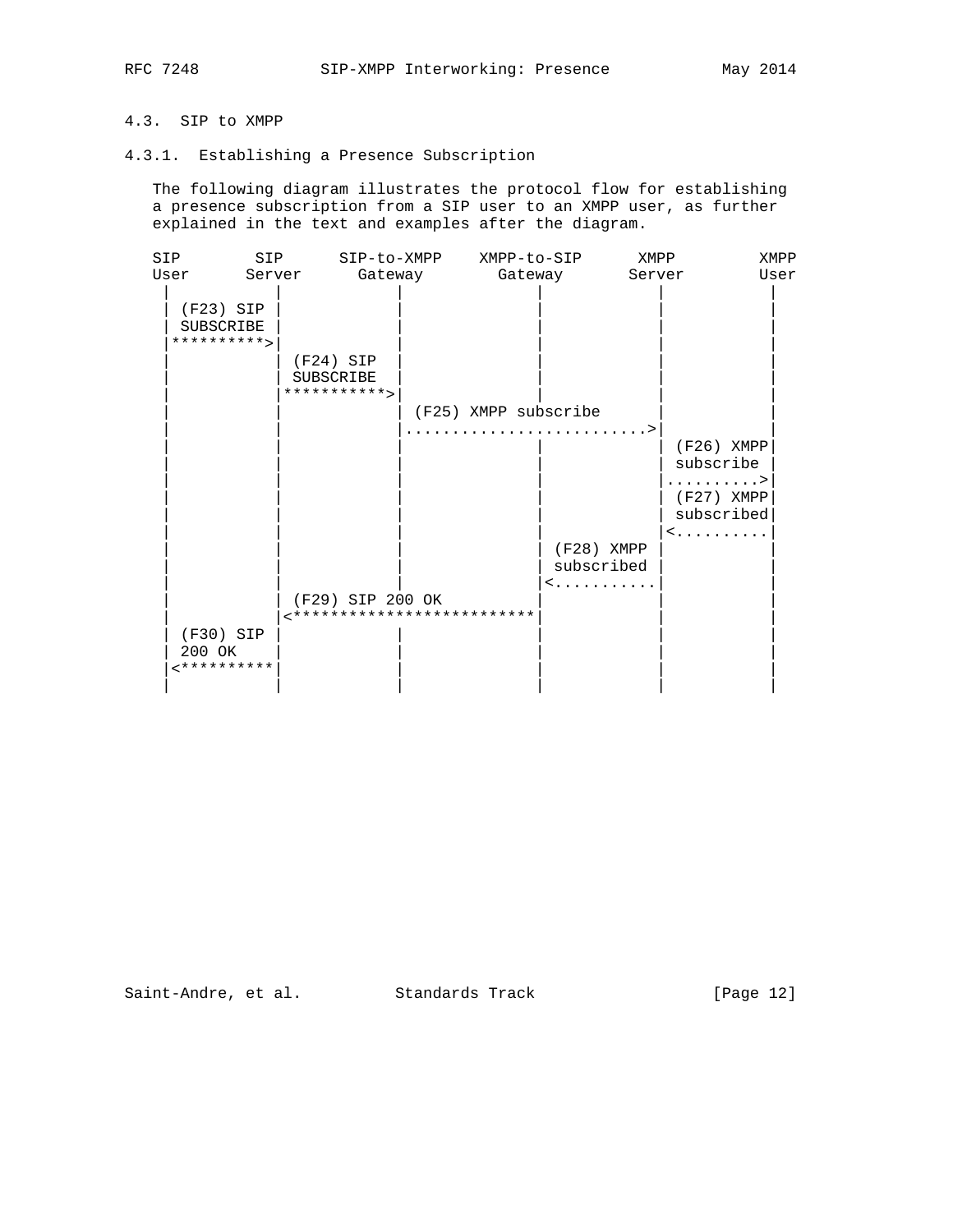A SIP user initiates a subscription to a contact's presence information by sending a SIP SUBSCRIBE request to the contact. The following is an example of such a request:

Example 10: SIP User Subscribes to XMPP Contact (F23)

 | SUBSCRIBE sip:juliet@example.com SIP/2.0 | Via: SIP/2.0/TCP s2x.example.net;branch=z9hG4bKna998sk | From: <sip:romeo@example.net>;tag=xfg9 | Call-ID: AA5A8BE5-CBB7-42B9-8181-6230012B1E11 | Event: presence | Max-Forwards: 70 | CSeq: 263 SUBSCRIBE | Contact: <sip:simple.example.net;transport=tcp> | Accept: application/pidf+xml | Content-Length: 0

 Notice that the Expires header was not included in the SUBSCRIBE request; this means that the default value of 3600 (i.e., 3600 seconds = 1 hour) applies.

 Upon receiving the SUBSCRIBE, the SIP server needs to determine the identity of the domain portion of the Request-URI or To header, which it does by following the procedures explained in Section 5 of [RFC7247]. If the domain is an XMPP domain, the SIP server will hand off the SUBSCRIBE to an associated SIP-to-XMPP gateway or connection manager that natively communicates with XMPP servers.

 The SIP-to-XMPP gateway is then responsible for translating the SUBSCRIBE into an XMPP subscription request addressed from the SIP user to the XMPP user:

Example 11: XMPP Transformation of SIP SUBSCRIBE (F25)

 | <presence from='romeo@example.net' | to='juliet@example.com' | type='subscribe'/>

 In accordance with [RFC6121], once it receives the stanza from the XMPP-to-SIP gateway, the XMPP user's server MUST deliver the presence subscription request to the XMPP user (or, if a subscription already exists in the XMPP user's roster, the XMPP server SHOULD auto-reply with a <presence/> stanza of type "subscribed").

Saint-Andre, et al. Standards Track [Page 13]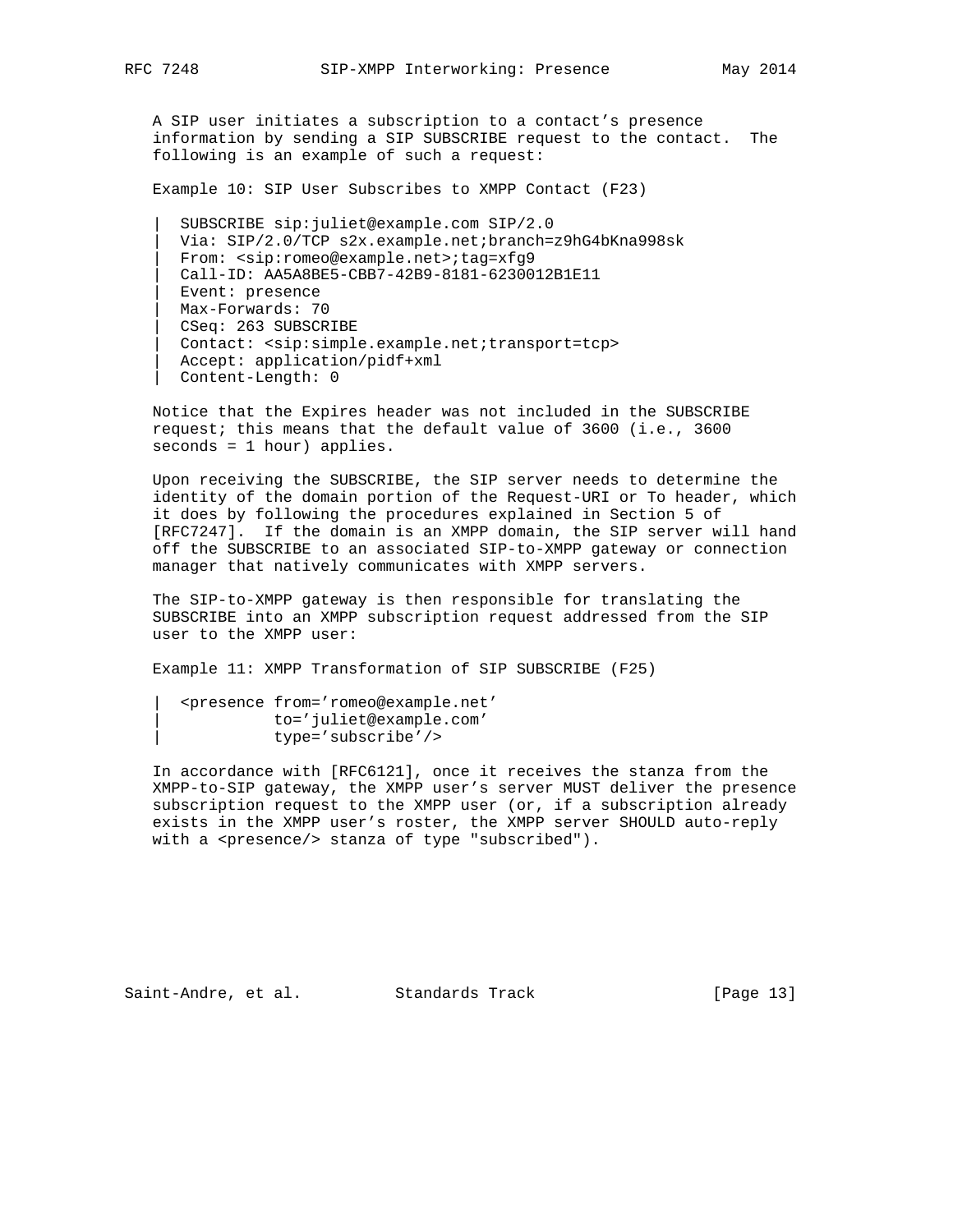If the XMPP user approves the subscription request, the XMPP server then MUST return a <presence/> stanza of type "subscribed" addressed from the XMPP user to the SIP user. The XMPP-to-SIP gateway is responsible for translating the <presence/> stanza of type "subscribed" into a SIP 200 OK response.

 If the XMPP user declines the subscription request, the XMPP server then MUST return a <presence/> stanza of type "unsubscribed" addressed from the XMPP user to the SIP user and the XMPP-to-SIP gateway MUST transform that stanza into an empty SIP NOTIFY message with a Subscription-State of "terminated" and a reason of "rejected":

Example 12: Subscription Request Rejected

 | NOTIFY sip:192.0.2.2 SIP/2.0 | Via: SIP/2.0/TCP s2x.example.net;branch=z9hG4bKna998sk | From: <sip:juliet@example.com>;tag=ur93 | To: <sip:romeo@example.net>;tag=pq72 | Call-ID: AA5A8BE5-CBB7-42B9-8181-6230012B1E11 Event: presence | Subscription-State: terminated;reason=rejected | Max-Forwards: 70 | CSeq: 232 NOTIFY | Contact: <sip:x2s.example.com;transport=tcp> | Content-Type: application/pidf+xml | Content-Length: 0

4.3.2. Refreshing a Presence Subscription

 For as long as a SIP user is online and interested in receiving presence notifications from the XMPP contact, the user's SIP user agent is responsible for periodically refreshing the subscription by sending an updated SUBSCRIBE request with an appropriate value for the Expires header. In response, the presence-aware SIP-to-XMPP gateway MUST send a SIP NOTIFY to the user agent (per [RFC6665]); if the gateway has meaningful information about the availability state of the XMPP user (e.g., obtained from the core presence session in the XMPP server) then the NOTIFY MUST communicate that information (e.g., by including a PIDF body [RFC3863] with the relevant data), whereas if the gateway does not have meaningful information about the availability state of the XMPP user then the NOTIFY MUST be empty as allowed by [RFC6665].

Saint-Andre, et al. Standards Track [Page 14]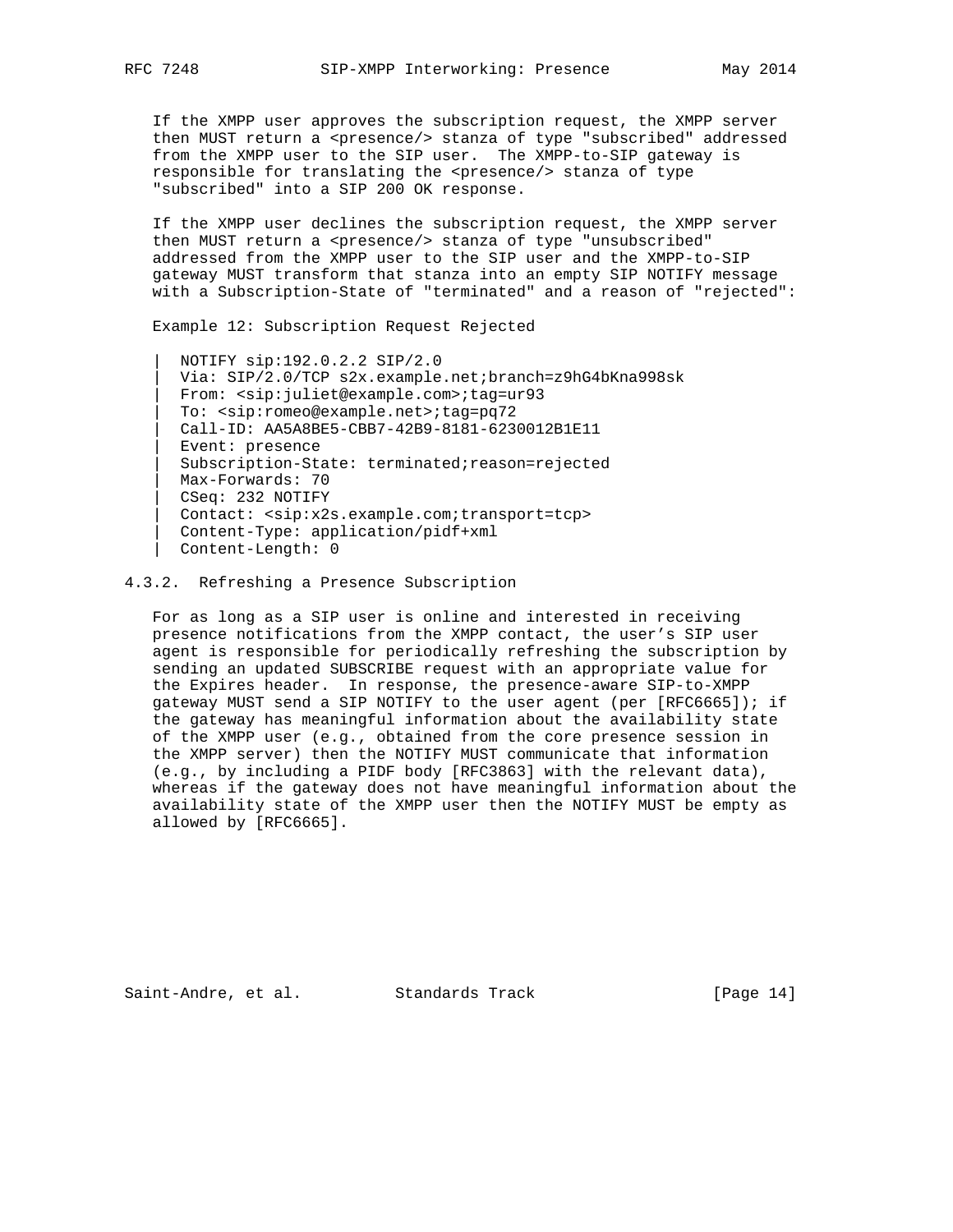Once the SIP user ends its presence session, it is the responsibility of the presence-aware SIP-to-XMPP gateway to properly handle the difference between short-lived SIP presence subscriptions and long lived XMPP presence subscriptions. The gateway has two options when the SIP user's subscription expires:

- o Cancel the subscription (i.e., treat it as temporary) and send an  $XMPP$  <presence/> stanza of type "unsubscribe" to the XMPP contact; this honors the SIP semantic but will seem strange to the XMPP contact (since it will appear that the SIP user has cancelled a long-lived subscription).
- o Maintain the subscription (i.e., treat it as long-lived), and
	- 1. send a SIP NOTIFY request to the SIP user containing a PIDF document specifying that the XMPP contact now has a basic status of "closed", including a Subscription-State of "terminated" with a reason of "timeout"
	- 2. send an XMPP <presence/> stanza of type "unavailable" to the XMPP contact; this violates the letter of the SIP semantic but will seem more natural to the XMPP contact

 Which of these options a presence-aware SIP-to-XMPP gateway chooses is up to the implementation.

 If the implementation chooses the first option, the protocol generated would be as follows:

Example 13: XMPP Handling of Temporary Subscription Expiry

 | <presence from='romeo@example.net' | to='juliet@example.com' | type='unsubscribe'/>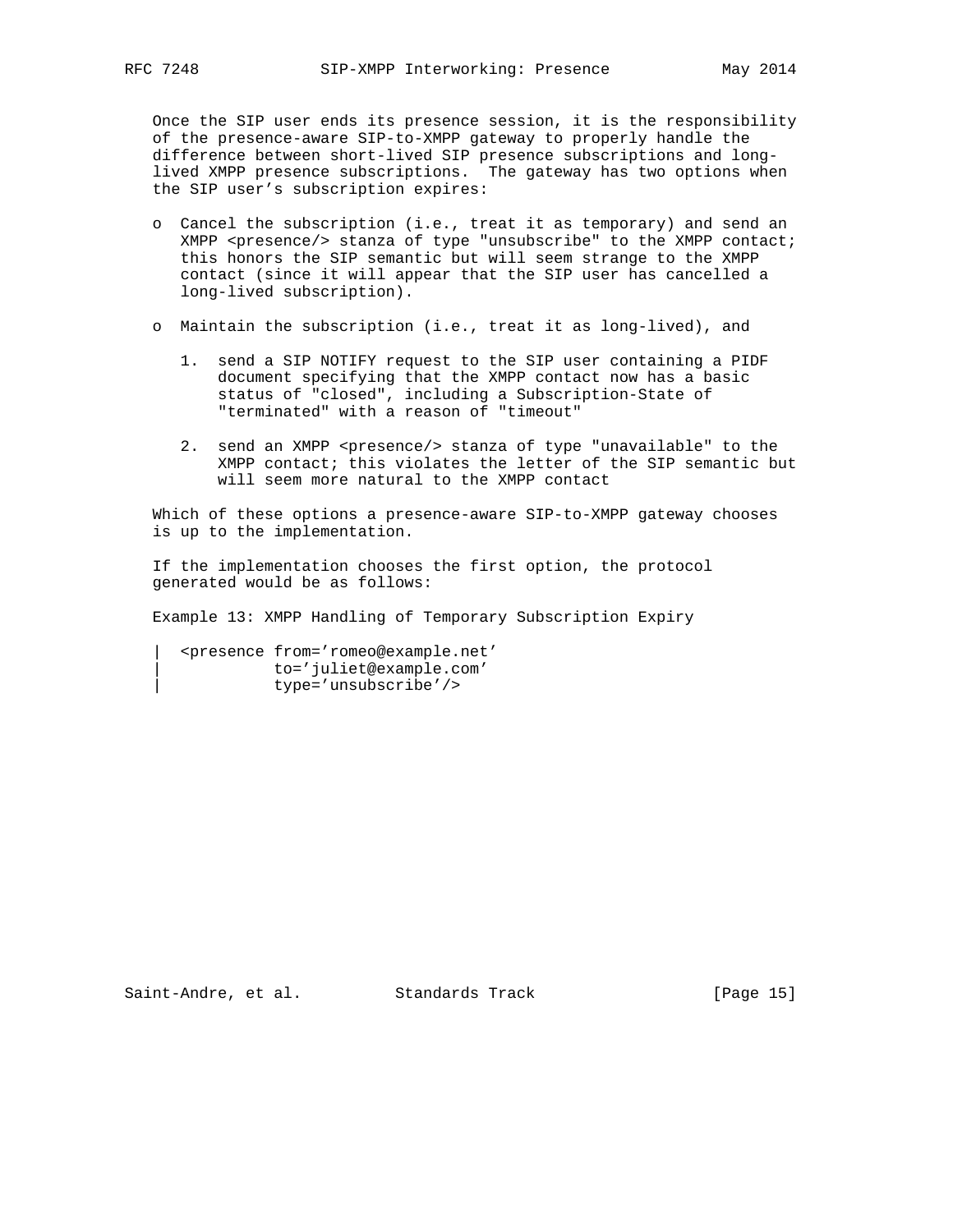|| ||

```
 If the implementation chooses the second option, the protocol
generated would be as follows:
```
Example 14: SIP Handling of Long-Lived Subscription Expiry

```
 | NOTIFY sip:192.0.2.2 SIP/2.0
| Via: SIP/2.0/TCP s2x.example.net;branch=z9hG4bKna998sk
| From: <sip:juliet@example.com>;tag=ur93
| To: <sip:romeo@example.net>;tag=pq72
| Call-ID: 2B44E147-3B53-45E4-9D48-C051F3216D14
| Event: presence
| Subscription-State: terminated;reason=timeout
| Max-Forwards: 70
| CSeq: 232 NOTIFY
| Contact: <sip:x2s.example.com;transport=tcp>
| Content-Type: application/pidf+xml
| Content-Length: 194
| <?xml version='1.0' encoding='UTF-8'?>
| <presence xmlns='urn:ietf:params:xml:ns:pidf'
          | entity='pres:juliet@example.com'>
  | <tuple id='ID-balcony'>
    | <status>
      | <basic>closed</basic>
    | </status>
  | </tuple>
| </presence>
```
Example 15: XMPP Handling of Long-Lived Subscription Expiry

 | <presence from='romeo@example.net' | to='juliet@example.com' | type='unavailable'/>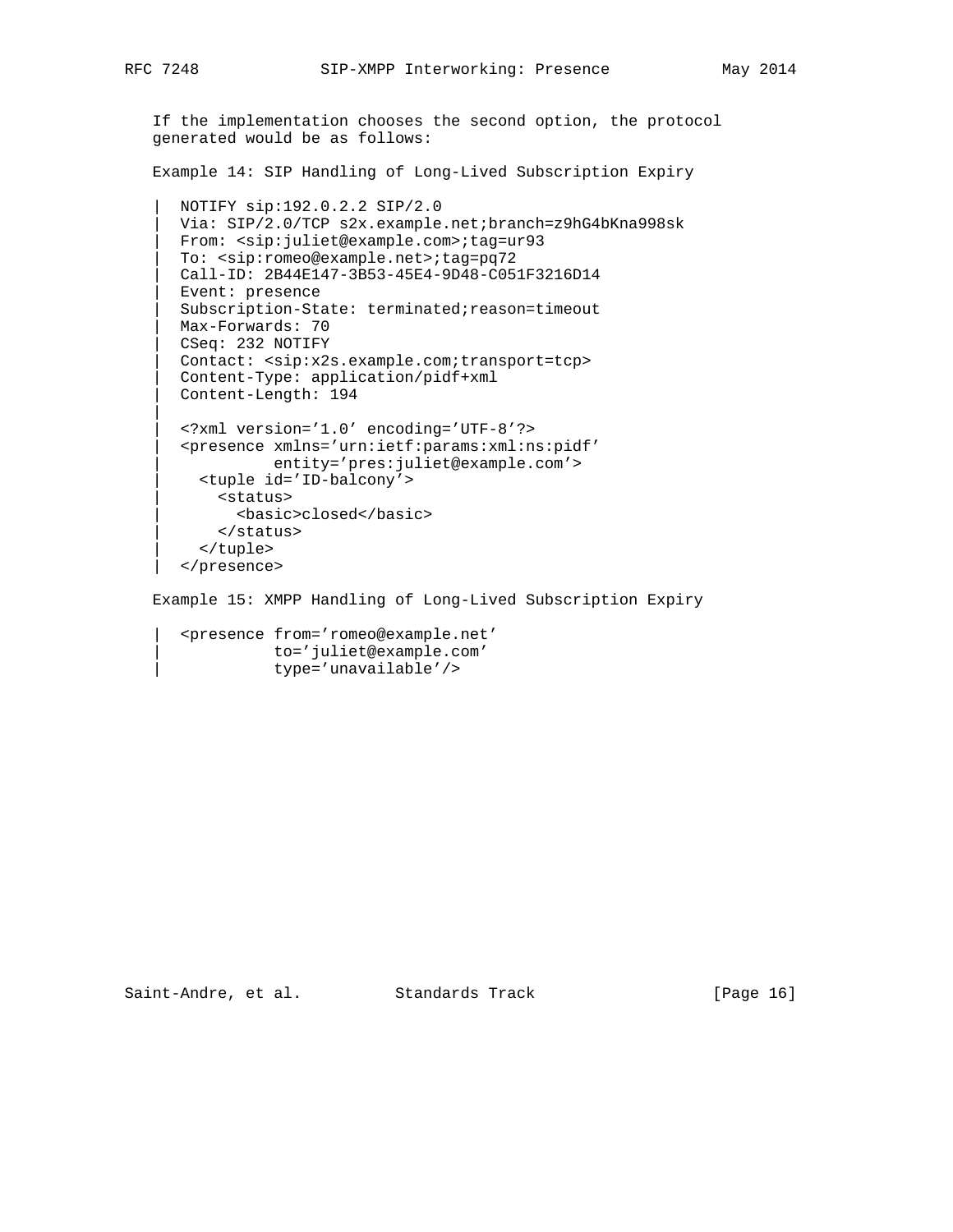- 
- 4.3.3. Cancelling a Presence Subscription

 At any time, the SIP user can cancel the subscription by sending a SUBSCRIBE message whose Expires header is set to a value of zero ("0"):

Example 16: SIP User Cancels Subscription

 | SUBSCRIBE sip:juliet@example.com SIP/2.0 | Via: SIP/2.0/TCP simple.example.net;branch=z9hG4bKna998sk | From: <sip:romeo@example.net>;tag=yt66 | Call-ID: 717B1B84-F080-4F12-9F44-0EC1ADE767B9 | Event: presence | Max-Forwards: 70 | CSeq: 8775 SUBSCRIBE | Contact: <sip:simple.example.net;transport=tcp> | Expires: 0 | Content-Length: 0

 As above, upon receiving such a request, a presence-aware SIP-to-XMPP gateway is responsible for doing one of the following:

- o Cancel the subscription (i.e., treat it as temporary) and send an XMPP <presence/> stanza of type "unsubscribe" to the XMPP contact.
- o Maintain the subscription (i.e., treat it as long-lived), and
	- 1. send a SIP NOTIFY request to the SIP user containing a PIDF document specifying that the XMPP contact now has a basic status of "closed"
	- 2. send a SIP SUBSCRIBE request to the SIP user with an Expires header set to a value of "0" (zero) when it receives XMPP presence of type "unavailable" from the XMPP contact
	- 3. send an XMPP <presence/> stanza of type "unavailable" to the XMPP contact
- 5. Notifications of Presence Information

## 5.1. Overview

 Both XMPP and presence-aware SIP systems enable entities (often, but not necessarily, human users) to send presence notifications to other entities. At its most basic, the term "presence" refers to information about an entity's "on/off" availability for communication on a network. Often, this basic concept is supplemented by information that further specifies the entity's context or status

Saint-Andre, et al. Standards Track [Page 17]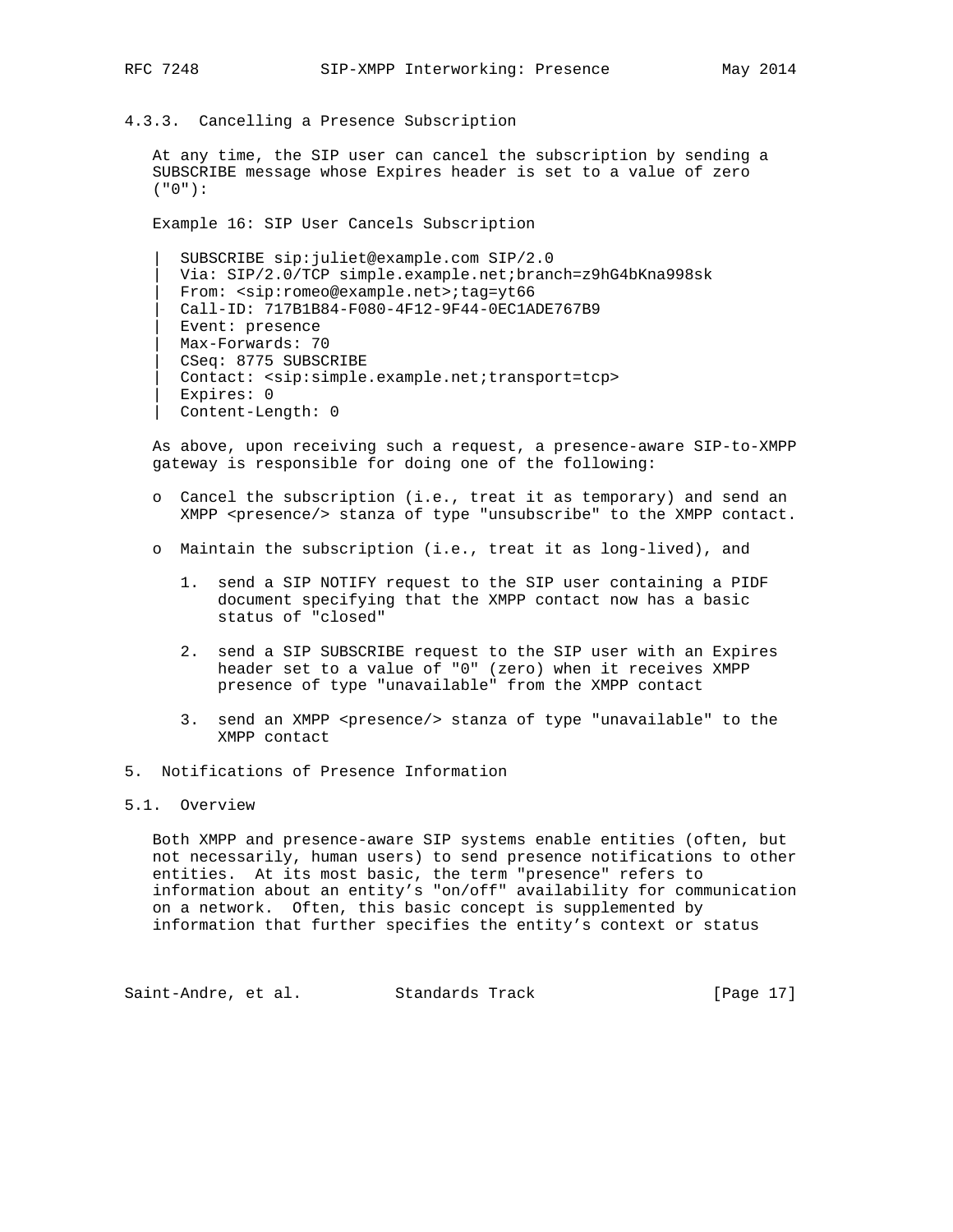while available for communication; these availability states commonly include "away" and "do not disturb". Some systems and protocols extend the concepts of presence and availability even further and refer to any relatively ephemeral information about an entity as a kind of presence; categories of such "extended presence" include geographical location (e.g., GPS coordinates), user mood (e.g., grumpy), user activity (e.g., walking), and ambient environment (e.g., noisy). In this document, we focus on the "least common denominator" of network availability only, although future documents might address broader notions of presence, including availability states and extended presence.

[RFC6121] defines how XMPP <presence/> stanzas can indicate availability (via absence of a 'type' attribute) or lack of availability (via a 'type' attribute with a value of "unavailable"). SIP presence using a SIP event package for presence is specified in [RFC3856].

 As described in [RFC6121], XMPP presence information about an entity is communicated by means of an XML <presence/> stanza sent over an XML stream. In this document we will assume that such a <presence/> stanza is sent from an XMPP client to an XMPP server over an XML stream negotiated between the client and the server, and that the client is controlled by a human user. In general, XMPP presence is sent by the user to the user's server and then broadcast to all entities who are subscribed to the user's presence information.

 As described in [RFC3856], presence information about an entity is communicated by means of a SIP NOTIFY event sent from a SIP user agent to an intended recipient who is most generally referenced by a Presence URI of the form <pres:user@domain> but who might be referenced by a SIP or SIPS URI of the form <sip:user@domain> or <sips:user@domain>.

 This document addresses basic presence or network availability only, not the various extensions to SIP and XMPP for "rich presence" such as [RFC4480], [XEP-0107], and [XEP-0108].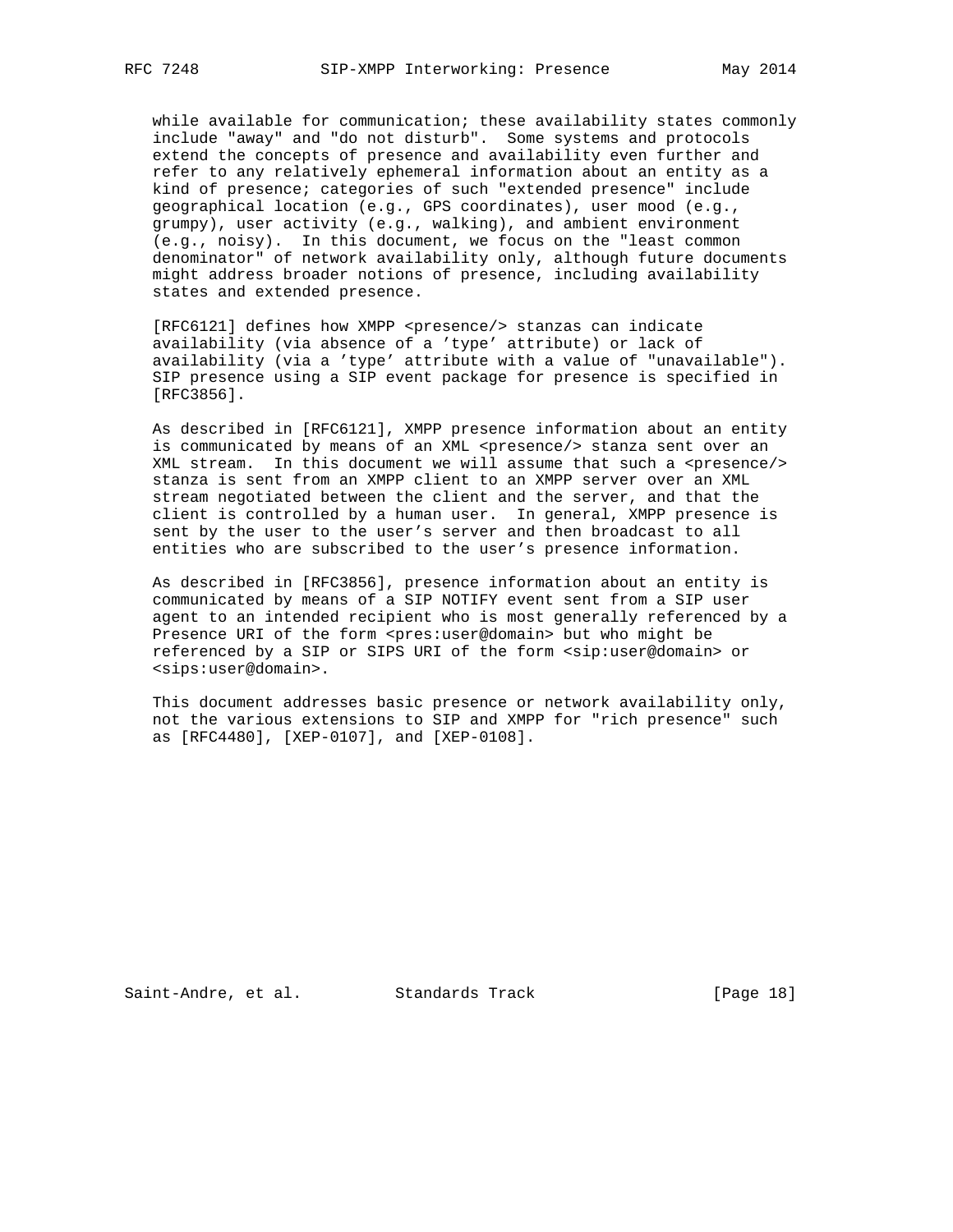|| ||

## 5.2. XMPP to SIP

 When Juliet interacts with her XMPP client to modify her presence information (or when her client automatically updates her presence information, e.g., via an "auto-away" feature), her client generates an XMPP <presence/> stanza. The syntax of the <presence/> stanza, including required and optional elements and attributes, is defined in [RFC6121]. The following is an example of such a stanza:

Example 17: XMPP User Sends Presence Notification

| <presence from='juliet@example.com/balcony'/>

 Upon receiving such a stanza, the XMPP server to which Juliet has connected broadcasts it to all subscribers who are authorized to receive presence notifications from Juliet (this is similar to the SIP NOTIFY method). For each subscriber, broadcasting the presence notification involves either delivering it to a local recipient (if the hostname in the subscriber's address matches one of the hostnames serviced by the XMPP server) or attempting to route it to the foreign domain that services the hostname in the subscriber's address. Thus, the XMPP server needs to determine the identity of the domainpart in the 'to' address, which it does by following the procedures discussed in [RFC7247]. If the domain is a SIP domain, the XMPP server will hand off the <presence/> stanza to an associated XMPP-to-SIP gateway or connection manager that natively communicates with presence-aware SIP servers (no example shown).

 The XMPP-to-SIP gateway is then responsible for translating the XMPP <presence/> stanza into a SIP NOTIFY request and included PIDF document from the XMPP user to the SIP user.

Example 18: SIP Transformation of XMPP Presence Notification

 | NOTIFY sip:192.0.2.2 SIP/2.0 | Via: SIP/2.0/TCP x2s.example.com;branch=z9hG4bKna998sk | From: <sip:juliet@example.com>;tag=gh19 | To: <sip:romeo@example.net>;tag=yt66 | Contact: <sip:juliet@example.com>;gr=balcony | Call-ID: 2B44E147-3B53-45E4-9D48-C051F3216D14 | Event: presence | Subscription-State: active;expires=599 | Max-Forwards: 70 | CSeq: 157 NOTIFY | Contact: <sip:x2s.example.com;transport=tcp> | Content-Type: application/pidf+xml | Content-Length: 192

Saint-Andre, et al. Standards Track [Page 19]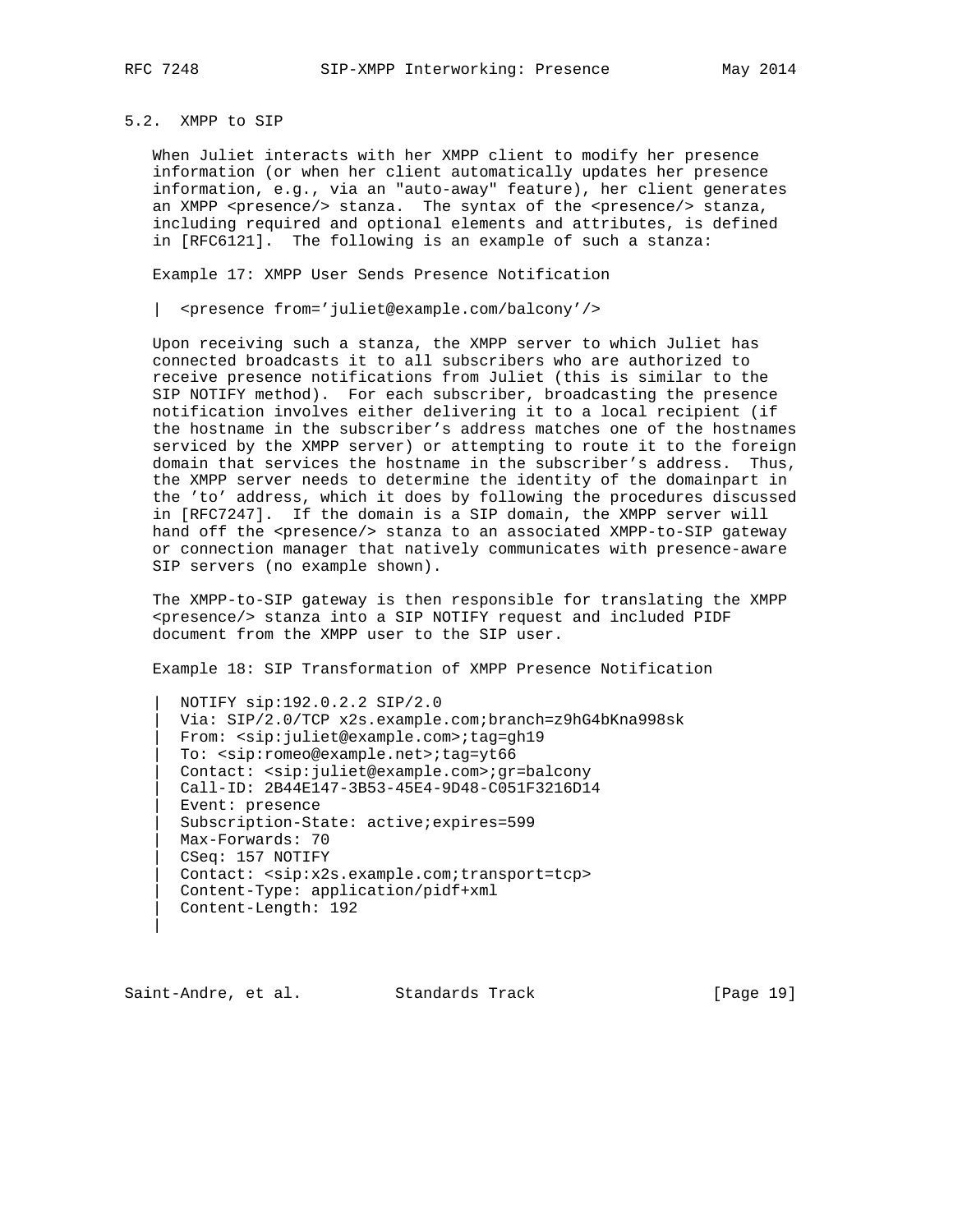```
 | <?xml version='1.0' encoding='UTF-8'?>
| <presence xmlns='urn:ietf:params:xml:ns:pidf'
           | entity='pres:juliet@example.com'>
 | <tuple id='ID-balcony'>
   | <status>
     | <basic>open</basic>
      | <show xmlns='jabber:client'>away</show>
   | </status>
 | </tuple>
| </presence>
```
 The mapping of XMPP syntax elements to SIP syntax elements SHOULD be as shown in the following table. (Mappings for elements not mentioned are undefined.)

| XMPP Element or Attribute    | SIP Header or PIDF Data  |
|------------------------------|--------------------------|
| <presence></presence> stanza | "Event: presence" (1)    |
| XMPP resource identifier     | tuple 'id' attribute (2) |
| from                         | From                     |
| id                           | CSeq(3)                  |
| to                           | To                       |
| type                         | basic status $(4)$ $(5)$ |
| xml:lang                     | Content-Language         |
| <priority></priority>        | priority for tuple (6)   |
| $<$ show $/$ >               | no mapping (7)           |
| $<$ status $/$ >             | $\text{note}/\text{>}$   |
|                              |                          |

Table 1: Presence Syntax Mapping from XMPP to SIP

Note the following regarding these mappings:

 (1) Only an XMPP <presence/> stanza that lacks a 'type' attribute or whose 'type' attribute has a value of "unavailable" SHOULD be mapped by an XMPP-to-SIP gateway to a SIP NOTIFY request, since those are the only <presence/> stanzas that represent notifications.

Saint-Andre, et al. Standards Track [Page 20]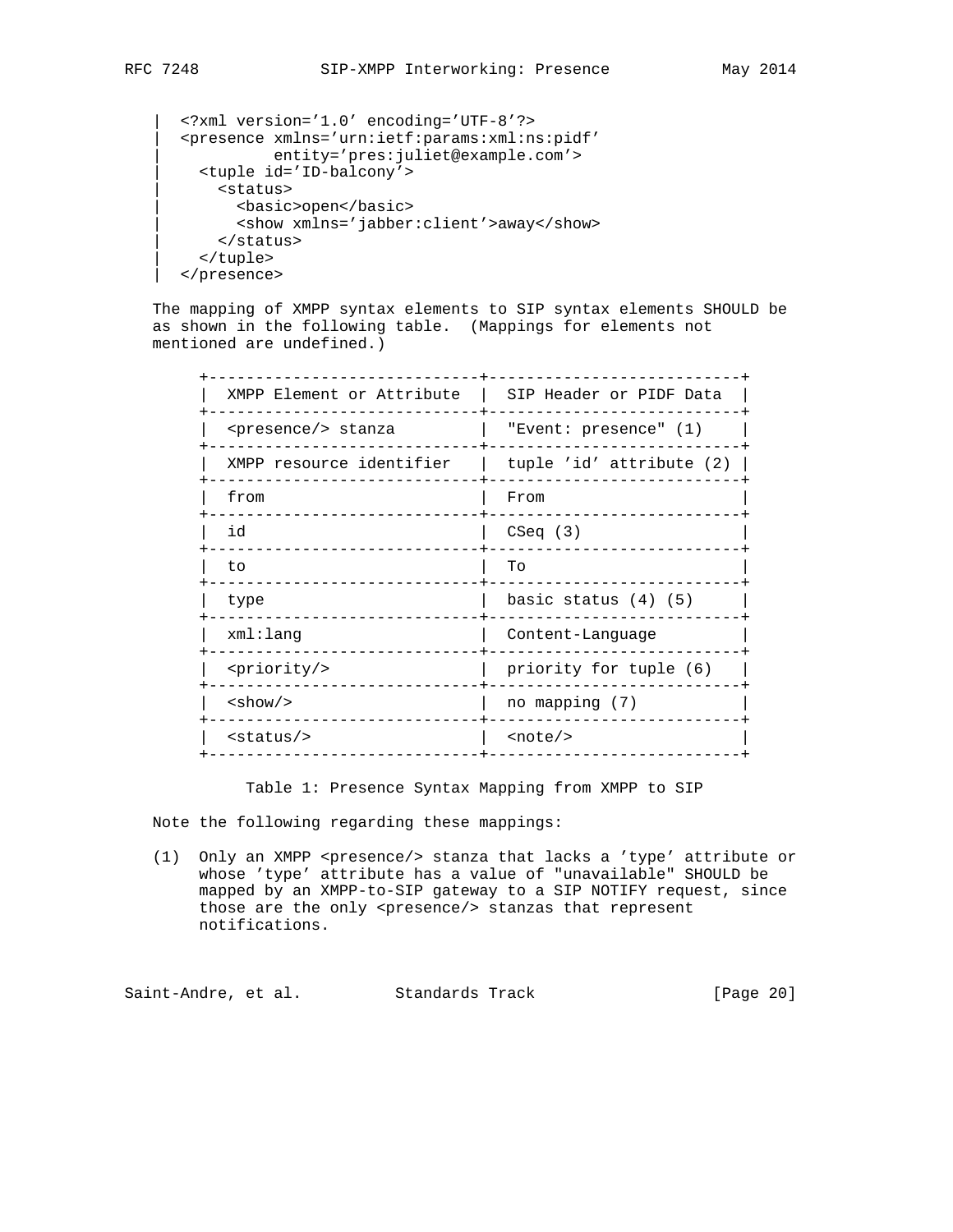- (2) The PIDF schema defines the tuple 'id' attribute as having a datatype of "xs:ID"; because this datatype is more restrictive than the "xs:string" datatype for XMPP resourceparts (in particular, a number is not allowed as the first character of an ID), prepending the resourcepart with "ID-" or some other alphabetic string when mapping from XMPP to SIP is RECOMMENDED.
- (3) In practice, XMPP <presence/> stanzas often do not include the 'id' attribute.
- (4) Because the lack of a 'type' attribute indicates that an XMPP entity is available for communications, the gateway SHOULD map that information to a PIDF basic status of "open". Because a 'type' attribute with a value of "unavailable" indicates that an XMPP entity is not available for communications, the gateway SHOULD map that information to a PIDF basic status of "closed".
- (5) When the XMPP-to-SIP gateway receives XMPP presence of type "unavailable" from the XMPP contact, it SHOULD (a) send a SIP NOTIFY request to the SIP user containing a PIDF document specifying that the XMPP contact now has a basic status of "closed" and (b) send a SIP SUBSCRIBE request to the SIP user with an Expires header set to a value of "0" (zero).
- (6) The value of the XMPP <priority/> element is an integer between -128 and +127, whereas the value of the PIDF <contact/> element's 'priority' attribute is a decimal number from zero to one inclusive, with a maximum of three decimal places. If the value of the XMPP <priority/> element is negative, an XMPP-to- SIP gateway MUST NOT map the value. If an XMPP-to-SIP gateway maps positive values, it SHOULD treat XMPP priority 0 as PIDF priority 0 and XMPP priority 127 as PIDF priority 1, mapping intermediate values appropriately so that they are unique (e.g., XMPP priority 1 to PIDF priority 0.007, XMPP priority 2 to PIDF priority 0.015, and so on up through mapping XMPP priority 126 to PIDF priority 0.992; note that this is an example only and that the exact mapping is up to the implementation).
- (7) Some implementations support custom extensions to encapsulate detailed information about availability; however, there is no need to standardize a PIDF extension for this purpose, since PIDF is already extensible and thus the <show/> element (qualified by the 'jabber:client' namespace) can be included directly in the PIDF XML. The examples in this document illustrate this usage, which is RECOMMENDED. The most useful values are likely "away" and "dnd", although note that the latter value merely means "busy" and does not imply that a server or client ought to block incoming traffic while the user

Saint-Andre, et al. Standards Track [Page 21]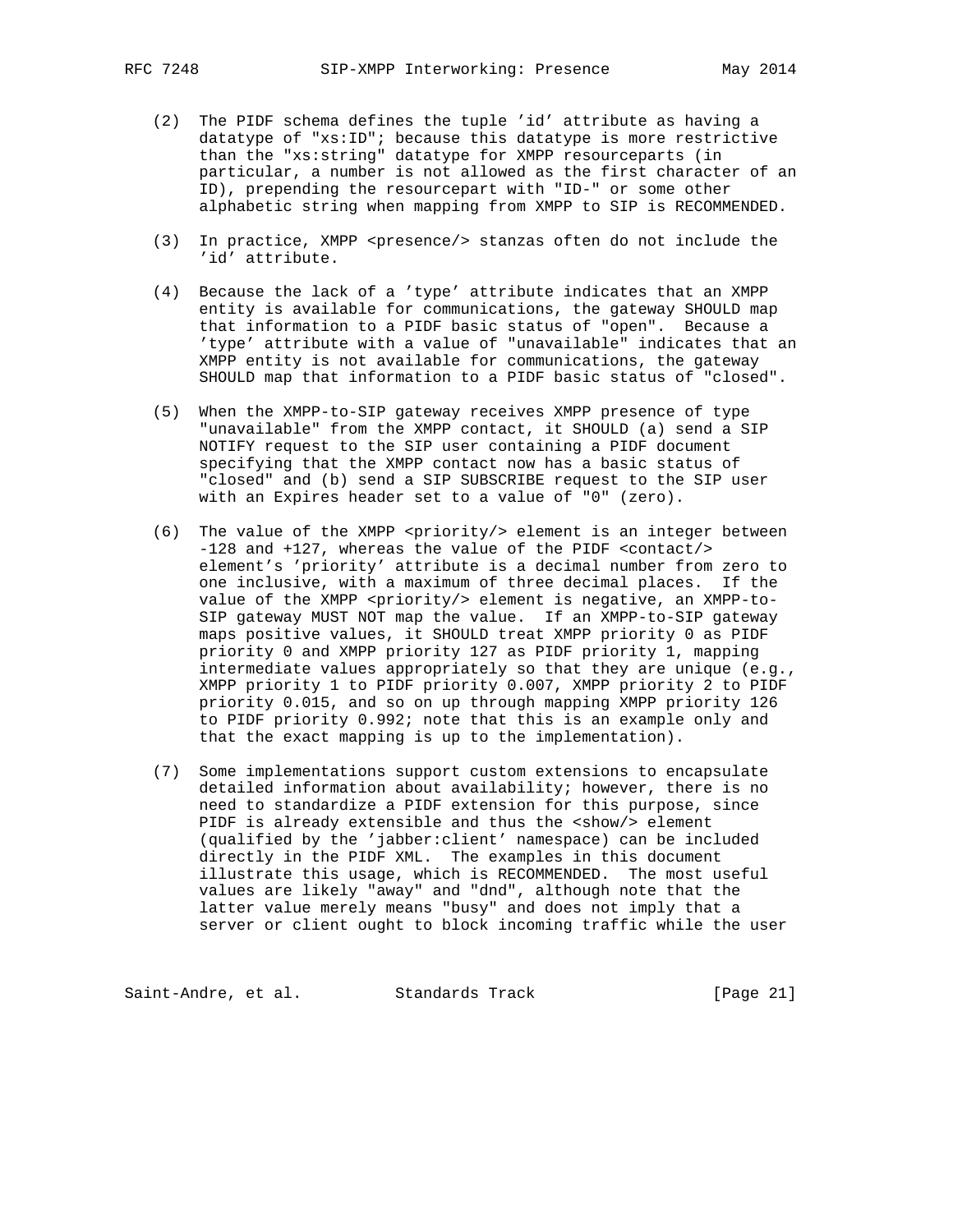is in that state. Naturally, a gateway can choose to translate a custom extension into an established value of the <show/> element [RFC6121] or translate a <show/> element into a custom extension that the gateway knows is supported by the user agent of the intended recipient. Unfortunately, this behavior does not guarantee that information will not be lost; to help prevent information loss, a gateway ought to include both the <show/> element and the custom extension if the gateway cannot suitably translate the custom value into a <show/> value.

### 5.3. SIP to XMPP

|| ||

 When Romeo changes his presence, his SIP user agent generates a SIP NOTIFY request for any active subscriptions. The syntax of the NOTIFY request is defined in [RFC3856]. The following is an example of such a request:

Example 19: SIP User Sends Presence Notification

 | NOTIFY sip:192.0.2.1 SIP/2.0 | Via: SIP/2.0/TCP simple.example.net;branch=z9hG4bKna998sk | From: <sip:romeo@example.net>;tag=yt66 | To: <sip:juliet@example.com>;tag=bi54 | Contact: <sip:romeo@example.net>;gr=orchard | Call-ID: C33C6C9D-0F4A-42F9-B95C-7CE86B526B5B | Event: presence | Subscription-State: active;expires=499 | Max-Forwards: 70 | CSeq: 8775 NOTIFY | Contact: <sip:simple.example.net;transport=tcp> | Content-Type: application/pidf+xml | Content-Length: 193 | <?xml version='1.0' encoding='UTF-8'?> | <presence xmlns='urn:ietf:params:xml:ns:pidf' | entity='pres:romeo@example.net'> | <tuple id='ID-orchard'> | <status> | <basic>closed</basic> | </status> | </tuple> | </presence>

Saint-Andre, et al. Standards Track [Page 22]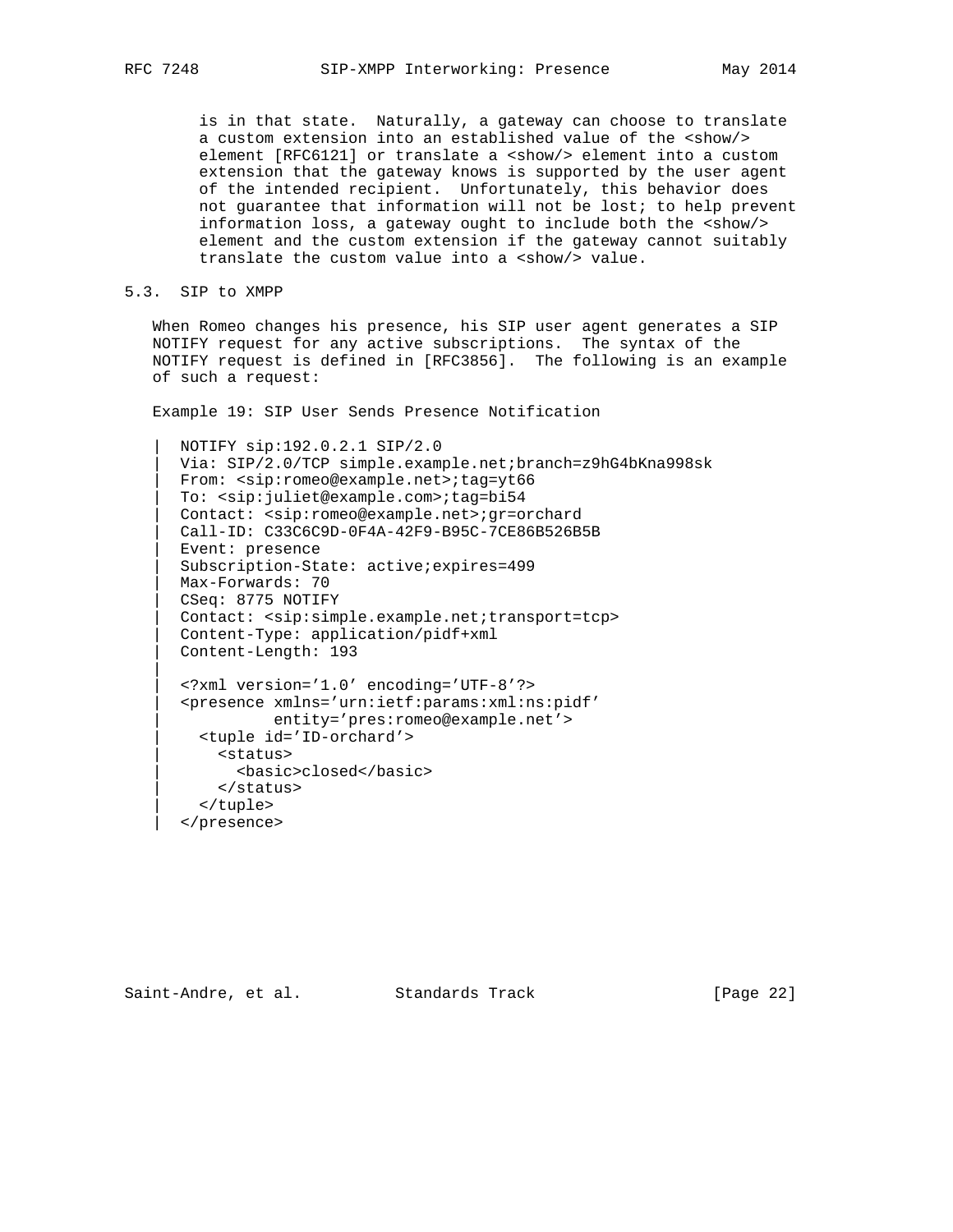Upon receiving the NOTIFY, the SIP server needs to determine the identity of the domain portion of the Request-URI or To header, which it does by following the procedures discussed in [RFC7247]. If the domain is an XMPP domain, the SIP server will hand off the NOTIFY to an associated SIP-to-XMPP gateway or connection manager that natively communicates with XMPP servers.

 The SIP-to-XMPP gateway is then responsible for translating the NOTIFY into an XMPP <presence/> stanza addressed from the SIP user to the XMPP user:

Example 20: XMPP Transformation of SIP Presence Notification

```
 | <presence from='romeo@example.net'
          | to='juliet@example.com/balcony'
          | type='unavailable'/>
```
 The mapping of SIP syntax elements to XMPP syntax elements SHOULD be as shown in the following table. (Mappings for elements not mentioned are undefined.)

| SIP Header or PIDF Data   | XMPP Element or Attribute              |
|---------------------------|----------------------------------------|
| basic status              | type $(1)$                             |
| Content-Language          | xml:lang                               |
| CSeq                      | id (2)                                 |
| From                      | from                                   |
| priority for tuple        | $\langle \text{priority/} \rangle$ (3) |
| To                        | to                                     |
| $\text{note}/\text{>}$    | $<$ status $/$ >                       |
| $\langle$ show/ $\rangle$ | $\langle \text{show}/\rangle$ (4)      |
|                           |                                        |

Table 2: Presence Syntax Mapping from SIP to XMPP

Saint-Andre, et al. Standards Track [Page 23]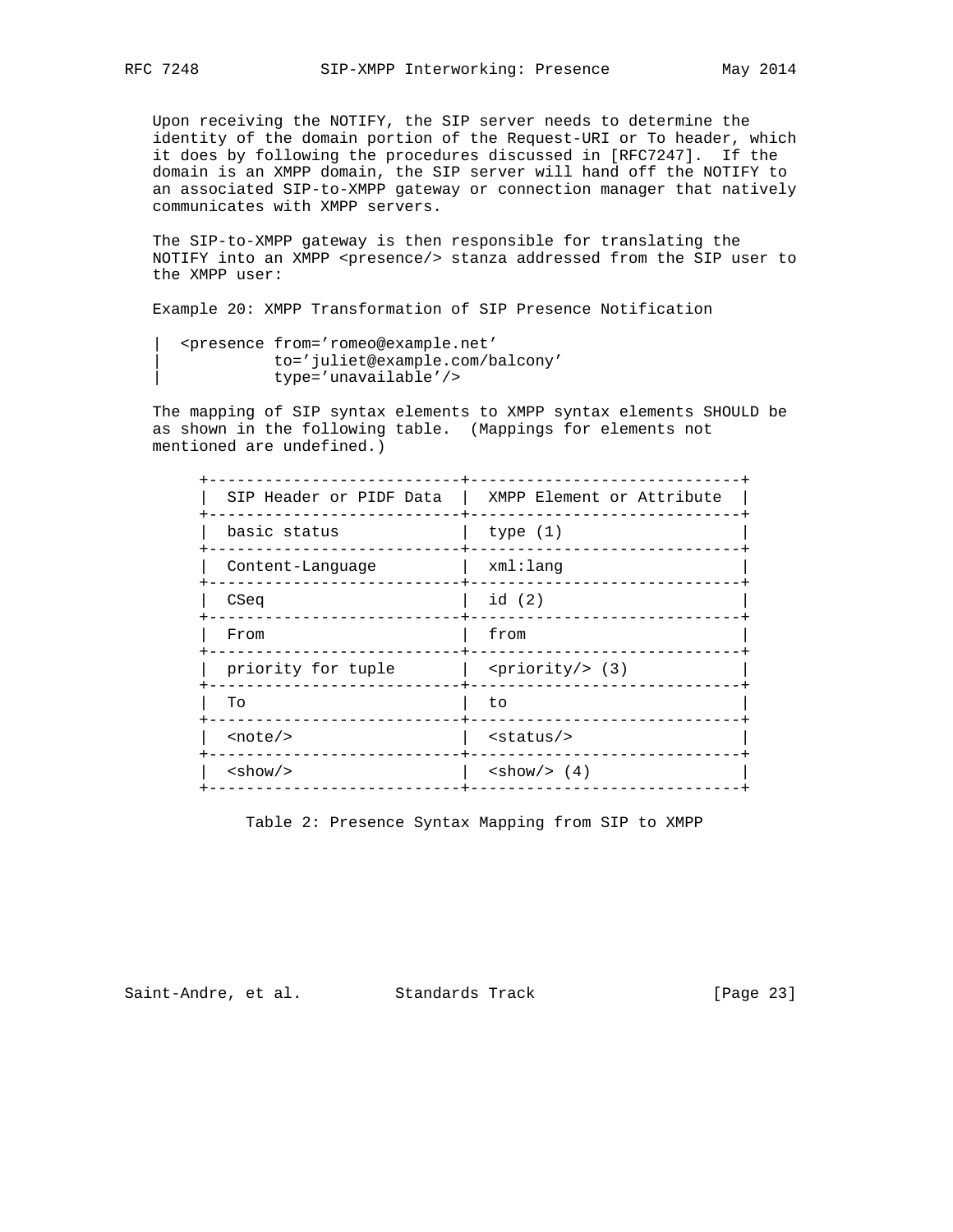Note the following regarding these mappings:

- (1) A PIDF basic status of "open" SHOULD be mapped to no 'type' attribute, and a PIDF basic status of "closed" SHOULD be mapped to a 'type' attribute whose value is "unavailable".
- (2) This mapping is OPTIONAL.
- (3) See the notes following Table 1 of this document regarding mapping of presence priority.
- (4) If a SIP implementation supports the <show/> element (qualified by the 'jabber:client' namespace) as a PIDF extension for availability status as described in the notes following Table 1 of this document, the SIP-to-XMPP gateway is responsible for including that element in the XMPP presence notification.
- 6. Requests for Presence Information

 Both SIP and XMPP provide methods for requesting presence information about another entity.

6.1. XMPP to SIP

 In XMPP, a request for presence information is completed by sending a <presence/> stanza of type "probe":

Example 21: XMPP Server Sends Presence Probe on Behalf of XMPP User

 | <presence from='juliet@example.com/chamber' | to='romeo@example.net' | type='probe'/>

 Note: As described in [RFC6121], presence probes are used by XMPP servers to request presence on behalf of XMPP users; XMPP clients are discouraged from sending presence probes, since retrieving presence is a service that servers provide.

Saint-Andre, et al. Standards Track [Page 24]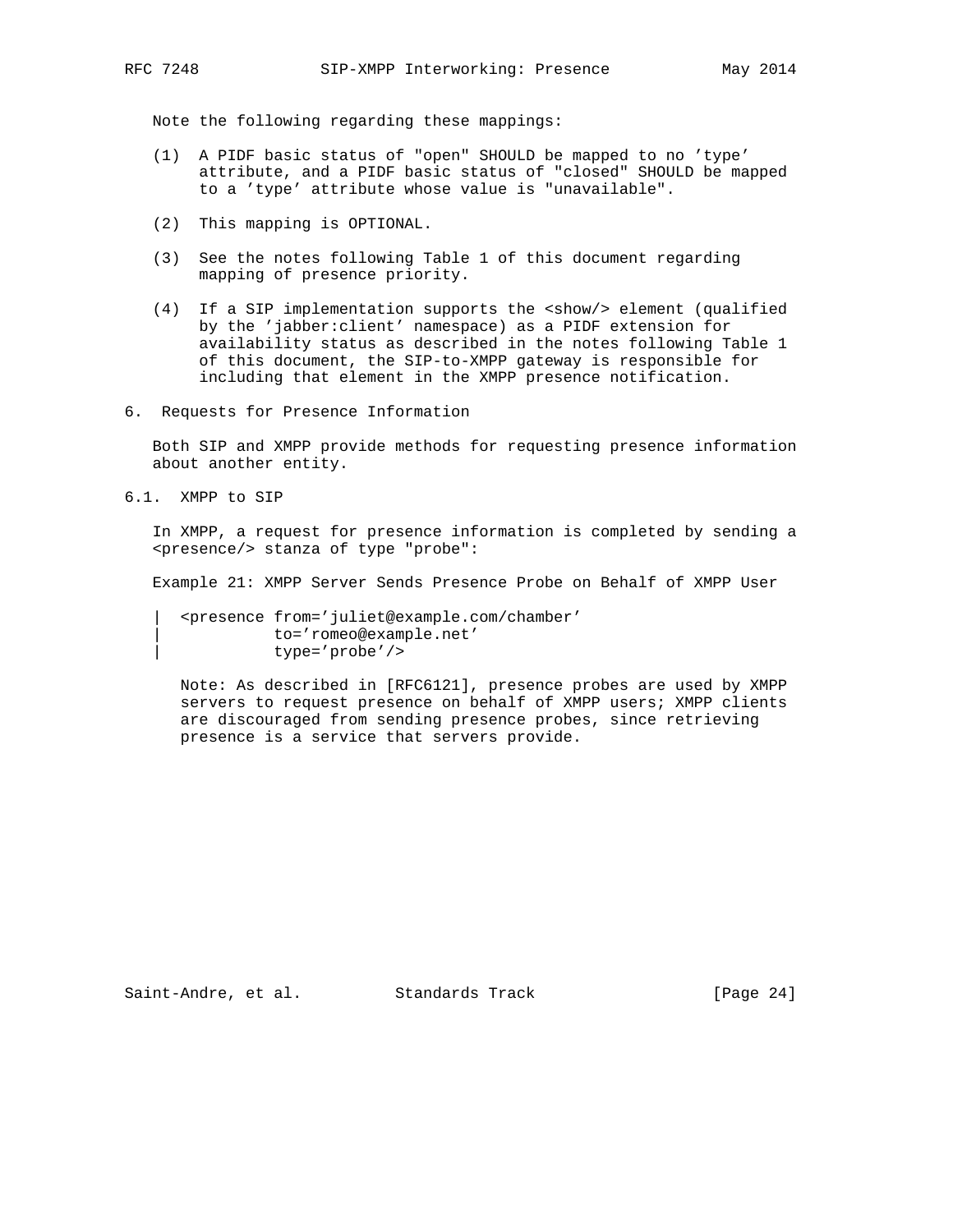An XMPP-to-SIP gateway would transform the presence probe into its SIP equivalent, which is a SUBSCRIBE request with an Expires header value of zero:

Example 22: SIP Transformation of XMPP Presence Probe

 | SUBSCRIBE sip:romeo@example.net SIP/2.0 | Via: SIP/2.0/TCP x2s.example.com;branch=z9hG4bKna998sk | From: <sip:juliet@example.com>;tag=ffd2 | Call-ID: 5BCF940D-793D-43F8-8972-218F7F4EAA8C | Event: presence | Max-Forwards: 70 | CSeq: 123 SUBSCRIBE | Contact: <sip:x2s.example.com;transport=tcp> | Accept: application/pidf+xml | Expires: 0 | Content-Length: 0

 As described in [RFC3856], this cancels any subscription but causes a NOTIFY to be sent to the subscriber, just as a presence probe does (the transformation rules for presence notifications have been previously described in Section 5.2 of this document).

6.2. SIP to XMPP

 In SIP, a request for presence information is effectively completed by sending a SUBSCRIBE with an Expires header value of zero:

Example 23: SIP User Sends Presence Request

 | SUBSCRIBE sip:juliet@example.com SIP/2.0 | Via: SIP/2.0/TCP simple.example.net;branch=z9hG4bKna998sk | From: <sip:romeo@example.net>;tag=yt66 | Call-ID: 717B1B84-F080-4F12-9F44-0EC1ADE767B9 | Event: presence | Max-Forwards: 70 | CSeq: 8775 SUBSCRIBE | Contact: <sip:simple.example.net;transport=tcp> Expires: 0 | Content-Length: 0

Saint-Andre, et al. Standards Track [Page 25]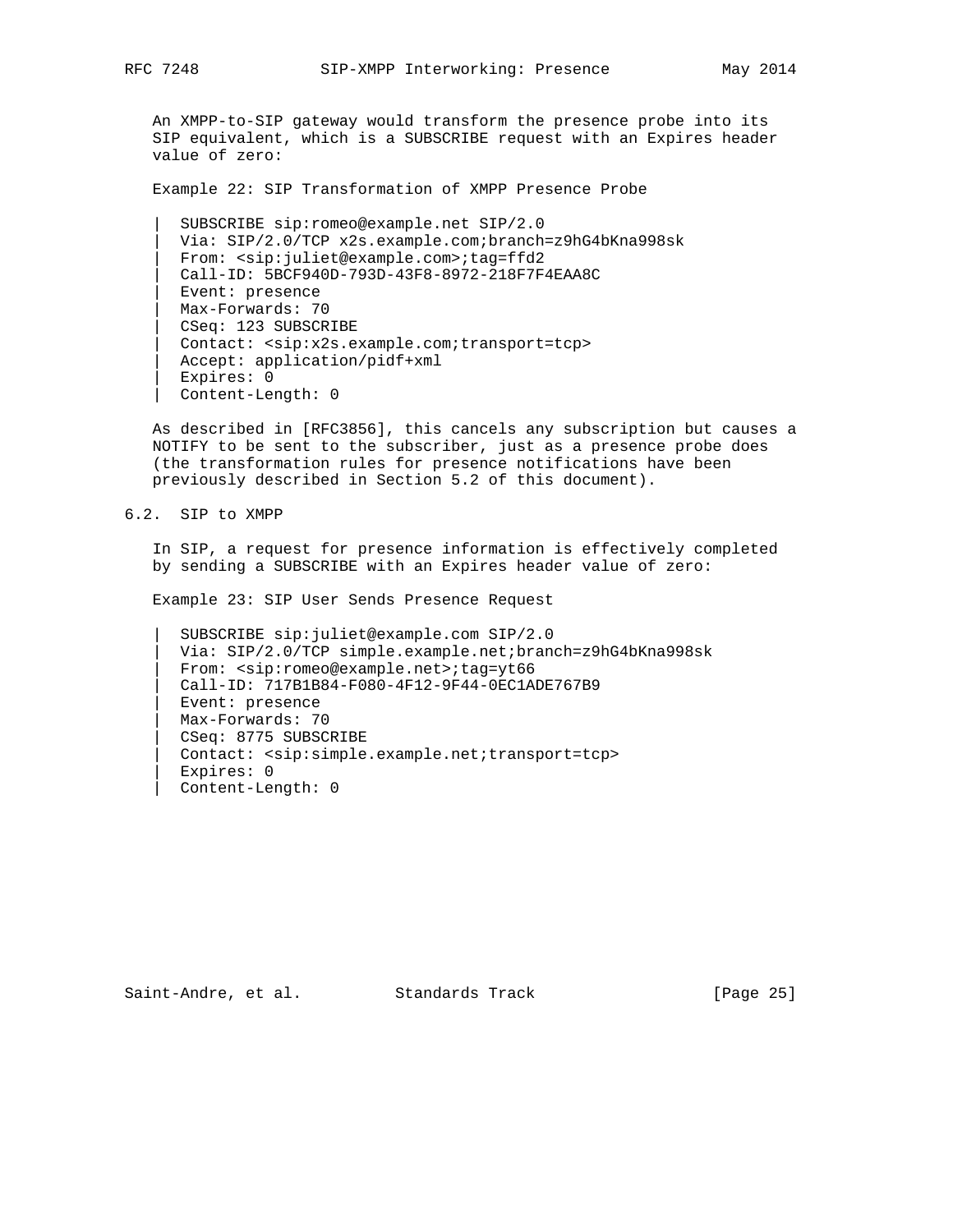When honoring the long-lived semantics of an XMPP presence subscription, a presence-aware SIP-to-XMPP gateway SHOULD translate such a SIP request into a <presence/> stanza of type "probe" if it does not already have presence information about the contact:

Example 24: XMPP Transformation of SIP Presence Request

 | <presence from='romeo@example.net' | to='juliet@example.com' | type='probe'/>

## 7. Security Considerations

 Detailed security considerations for presence protocols are given in [RFC2779], for SIP-based presence in [RFC3856] (see also [RFC3261]), and for XMPP-based presence in [RFC6121] (see also [RFC6120]).

 The mismatch between long-lived XMPP presence subscriptions and short-lived SIP presence subscriptions introduces the possibility of an amplification attack launched from the XMPP network against a SIP presence server (since each long-lived XMPP presence subscription would typically result in multiple subscription refresh requests on the SIP side of a gateway). Therefore, access to an XMPP-to-SIP gateway SHOULD be restricted in various ways; among other things, only an XMPP service that carefully controls account provisioning and provides effective methods for the administrators to control the behavior of registered users ought to host such a gateway (e.g., not a service that offers open account registration), and a gateway ought to be associated only with a single domain or trust realm (e.g., a gateway hosted at simple.example.com ought to allow only users within the example.com domain to access the gateway, not users within example.org, example.net, or any other domain). If a SIP presence server receives communications through an XMPP-to-SIP gateway from users who are not associated with a domain that is so related to the hostname of the gateway, it SHOULD (based on local service provisioning) refuse to service such users or refuse to receive traffic from the gateway. As a further check, whenever an XMPP-to- SIP gateway seeks to refresh an XMPP user's long-lived subscription to a SIP user's presence, it MUST first send an XMPP <presence/> stanza of type "probe" from the address of the gateway to the "bare Jabber ID (JID)" (user@domain.tld) of the XMPP user, to which the user's XMPP server MUST respond in accordance with [RFC6121]; this puts an equal burden on the XMPP server and the SIP server.

Saint-Andre, et al. Standards Track [Page 26]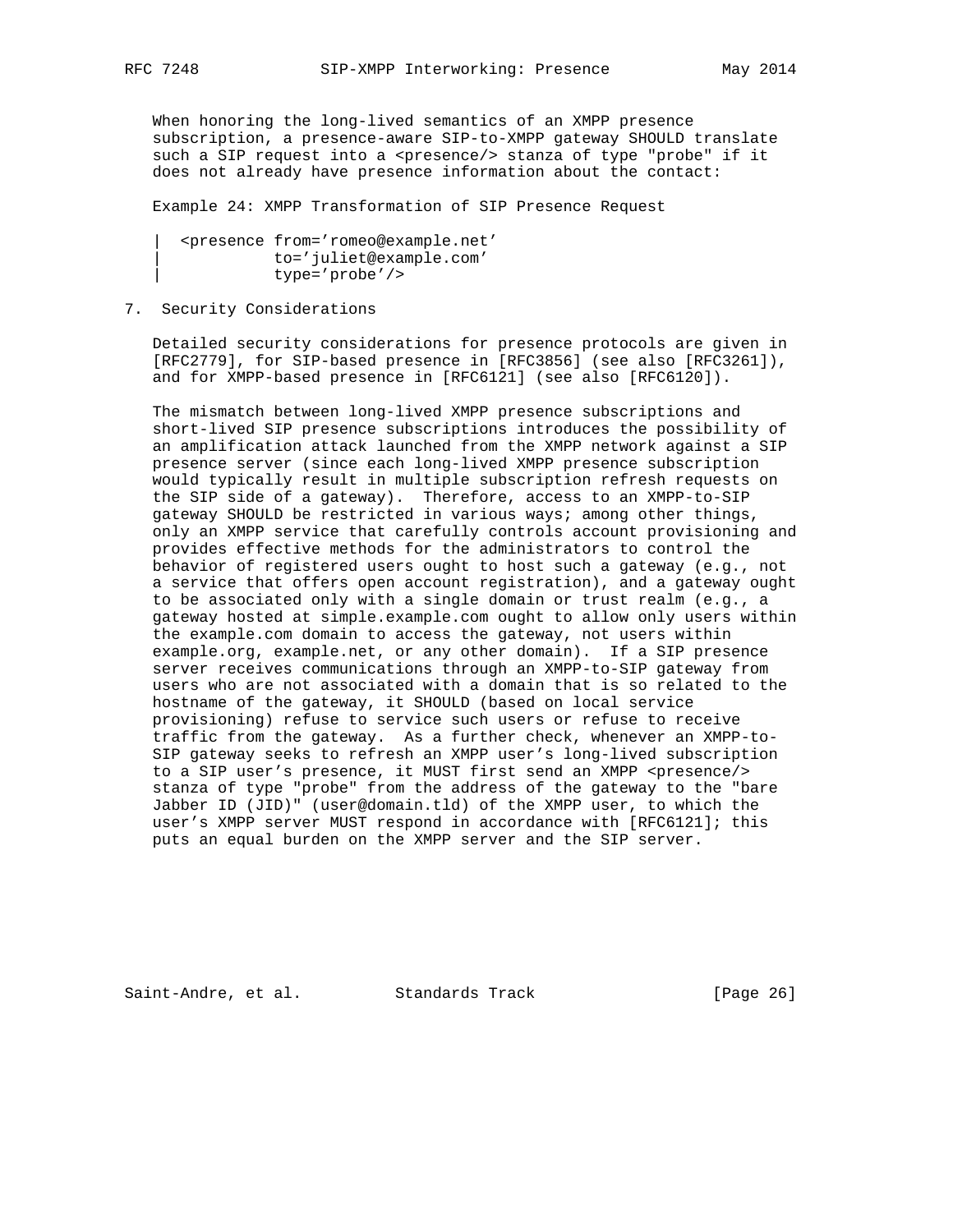# 8. References

- 8.1. Normative References
	- [RFC2119] Bradner, S., "Key words for use in RFCs to Indicate Requirement Levels", BCP 14, RFC 2119, March 1997.
	- [RFC3261] Rosenberg, J., Schulzrinne, H., Camarillo, G., Johnston, A., Peterson, J., Sparks, R., Handley, M., and E. Schooler, "SIP: Session Initiation Protocol", RFC 3261, June 2002.
	- [RFC3856] Rosenberg, J., "A Presence Event Package for the Session Initiation Protocol (SIP)", RFC 3856, August 2004.
	- [RFC3863] Sugano, H., Fujimoto, S., Klyne, G., Bateman, A., Carr, W., and J. Peterson, "Presence Information Data Format (PIDF)", RFC 3863, August 2004.
	- [RFC6120] Saint-Andre, P., "Extensible Messaging and Presence Protocol (XMPP): Core", RFC 6120, March 2011.
	- [RFC6121] Saint-Andre, P., "Extensible Messaging and Presence Protocol (XMPP): Instant Messaging and Presence", RFC 6121, March 2011.
	- [RFC6665] Roach, A., "SIP-Specific Event Notification", RFC 6665, July 2012.
	- [RFC7247] Saint-Andre, P., Houri, A., and J. Hildebrand, "Interworking between the Session Initiation Protocol (SIP) and the Extensible Messaging and Presence Protocol (XMPP): Architecture, Addresses, and Error Handling", RFC 7247, May 2014.

8.2. Informative References

- [RFC2778] Day, M., Rosenberg, J., and H. Sugano, "A Model for Presence and Instant Messaging", RFC 2778, February 2000.
- [RFC2779] Day, M., Aggarwal, S., Mohr, G., and J. Vincent, "Instant Messaging / Presence Protocol Requirements", RFC 2779, February 2000.
- [RFC3860] Peterson, J., "Common Profile for Instant Messaging (CPIM)", RFC 3860, August 2004.

Saint-Andre, et al. Standards Track [Page 27]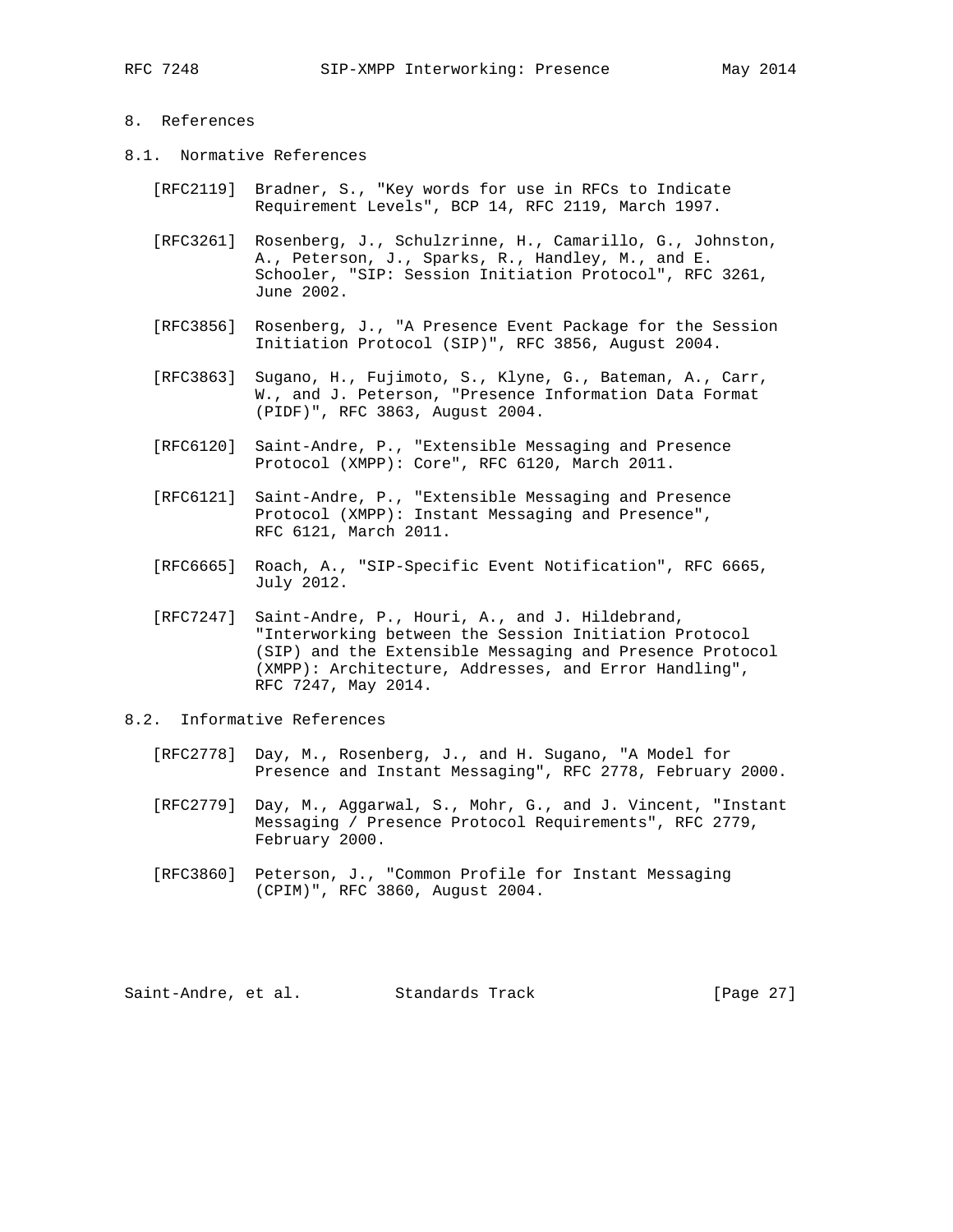- [RFC3922] Saint-Andre, P., "Mapping the Extensible Messaging and Presence Protocol (XMPP) to Common Presence and Instant Messaging (CPIM)", RFC 3922, October 2004.
- [RFC4480] Schulzrinne, H., Gurbani, V., Kyzivat, P., and J. Rosenberg, "RPID: Rich Presence Extensions to the Presence Information Data Format (PIDF)", RFC 4480, July 2006.
- [SIMPLE-CPIM-MAPPING] Campbell, B. and J. Rosenberg, "CPIM Mapping of SIMPLE Presence and Instant Messaging", Work in Progress, June 2002.
- [XEP-0107] Saint-Andre, P. and R. Meijer, "User Mood", XSF XEP 0107, October 2008, <http://xmpp.org/extensions/xep-0107.html>.
- [XEP-0108] Meijer, R. and P. Saint-Andre, "User Activity", XSF XEP 0108, October 2008, <http://xmpp.org/extensions/xep-0108.html>.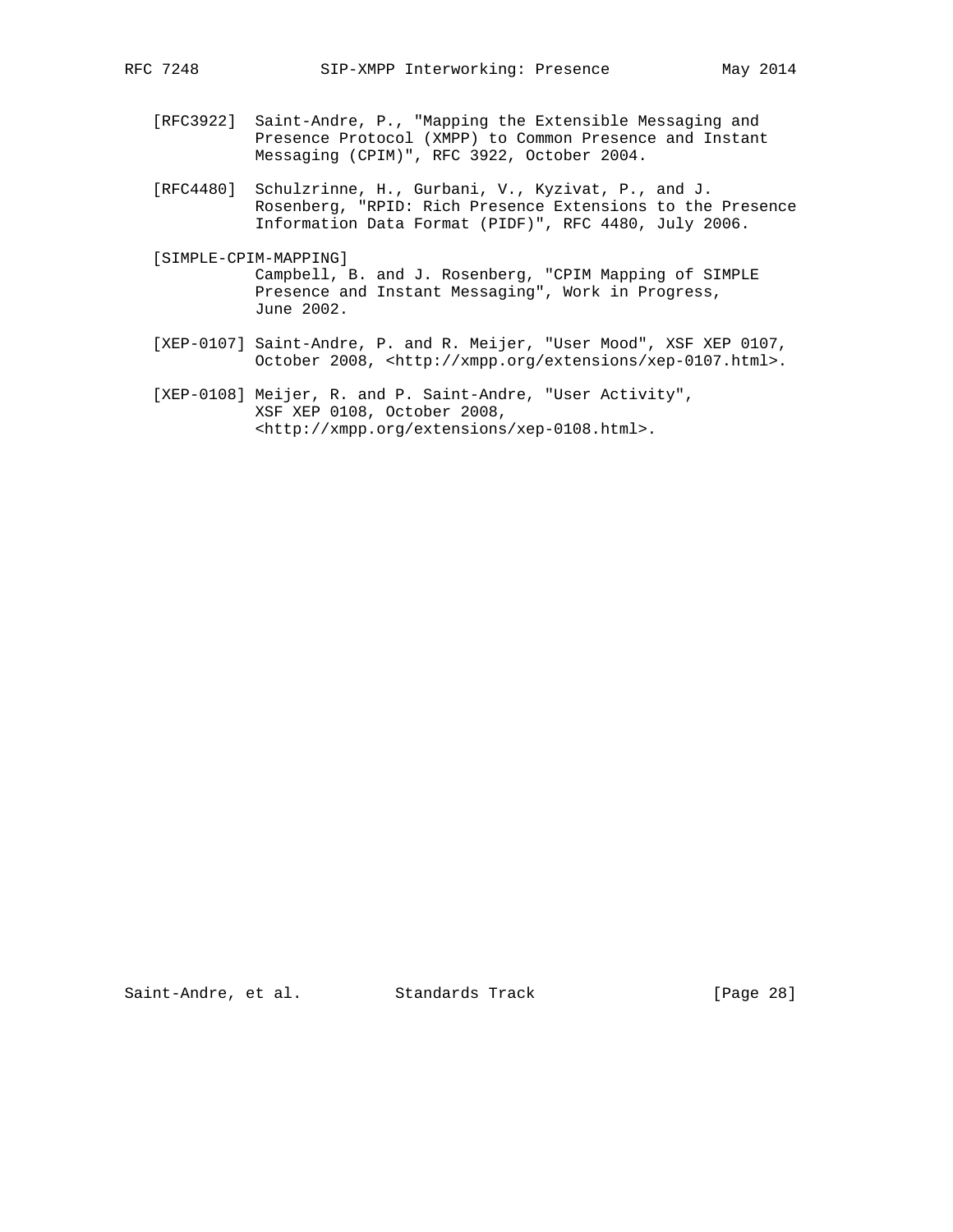Appendix A. Acknowledgements

 The authors wish to thank the following individuals for their feedback: Chris Christou, Fabio Forno, Adrian Georgescu, Philipp Hancke, Saul Ibarra Corretge, Markus Isomaki, Olle Johansson, Paul Kyzivat, Salvatore Loreto, Michael Lundberg, Daniel-Constantin Mierla, and Tory Patnoe.

 Dave Crocker provided helpful and detailed feedback on behalf of the Applications Area Directorate.

 Ben Laurie performed a review on behalf of the Security Directorate, resulting in improvements to the security considerations.

 During IESG review, Pete Resnick caught several oversights in the document with regard to interoperability.

 The authors gratefully acknowledge the assistance of Markus Isomaki and Yana Stamcheva as the working group chairs and Gonzalo Camarillo as the sponsoring Area Director.

Some text in this document was borrowed from [RFC3922].

 Peter Saint-Andre wishes to acknowledge Cisco Systems, Inc., for employing him during his work on earlier versions of this document.